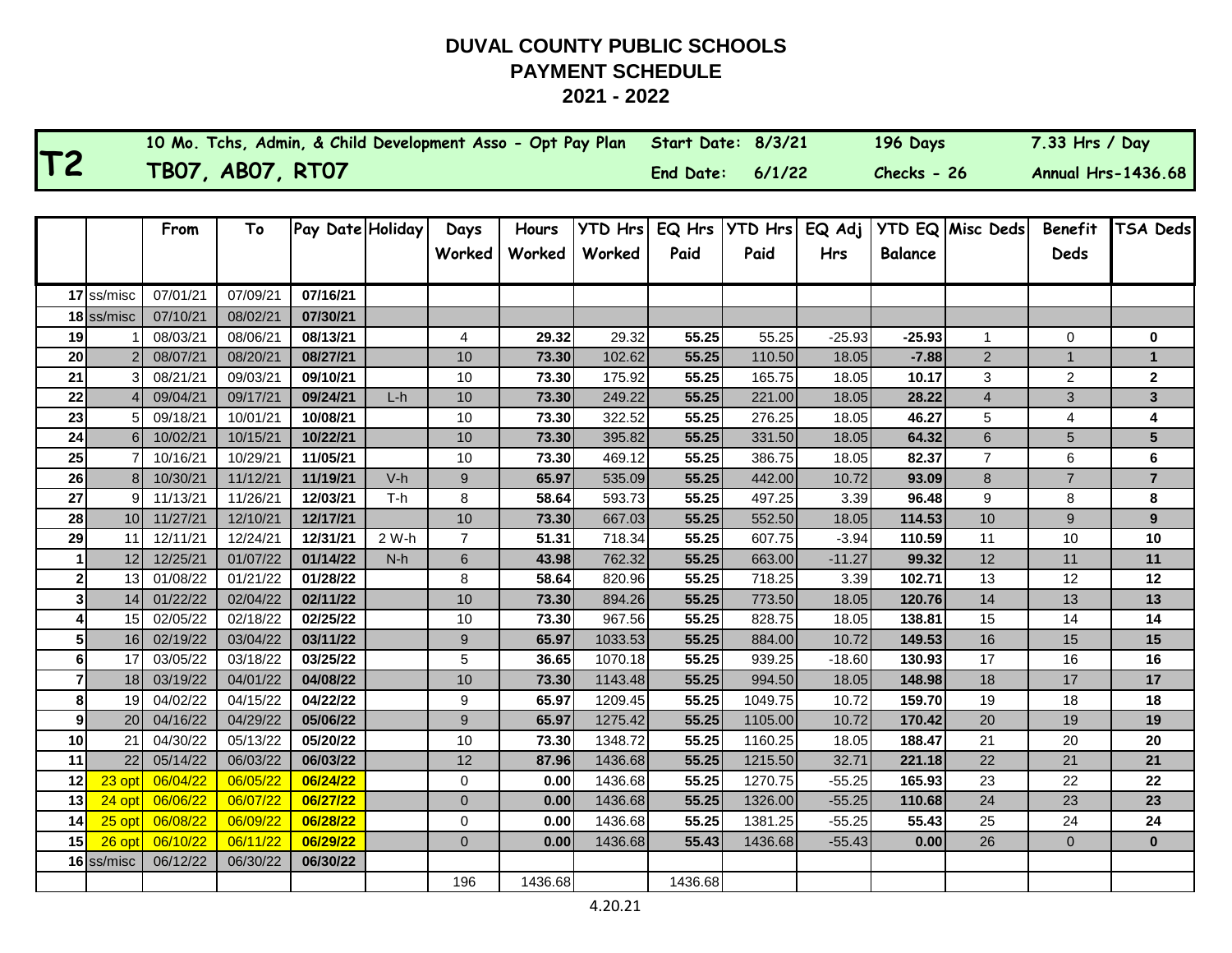| 10 Month Psychologists - 8 Hr Optional Pay Plan | <b>Start Date:</b> | 8/3/21 | 196 Days    | 8 Hrs / Day     |
|-------------------------------------------------|--------------------|--------|-------------|-----------------|
| <b>TG08</b>                                     | <b>End Date:</b>   | 6/1/22 | Checks - 26 | Annual Hrs-1568 |

|                |                 |          | To       | Pay Date Holiday |       | Days           | Hours   | <b>YTD Hrs</b> | EQ Hrs  | <b>YTD Hrs</b> | EQ Adj   | <b>YTD EQ</b>  | Misc           | <b>Benefit</b> | <b>TSA</b>     |
|----------------|-----------------|----------|----------|------------------|-------|----------------|---------|----------------|---------|----------------|----------|----------------|----------------|----------------|----------------|
|                |                 |          |          |                  |       | Worked         | Worked  | Worked         | Paid    | Paid           | Hrs      | <b>Balance</b> | <b>Deds</b>    | <b>Deds</b>    | <b>Deds</b>    |
|                |                 |          |          |                  |       |                |         |                |         |                |          |                |                |                |                |
|                | 17 ss/misc      | 07/01/21 | 07/09/21 | 07/16/21         |       |                |         |                |         |                |          |                |                |                |                |
|                | 18 ss/misc      | 07/10/21 | 08/02/21 | 07/30/21         |       |                |         |                |         |                |          |                |                |                |                |
| 19             |                 | 08/03/21 | 08/06/21 | 08/13/21         |       | 4              | 32.00   | 32.00          | 60.3    | 60.30          | $-28.30$ | $-28.30$       | $\mathbf{1}$   | 0              | 0              |
| 20             |                 | 08/07/21 | 08/20/21 | 08/27/21         |       | 10             | 80.00   | 112.00         | 60.3    | 120.60         | 19.70    | $-8.60$        | $\overline{2}$ | $\mathbf{1}$   | $\mathbf{1}$   |
| 21             |                 | 08/21/21 | 09/03/21 | 09/10/21         |       | 10             | 80.00   | 192.00         | 60.3    | 180.90         | 19.70    | 11.10          | 3              | 2              | $\overline{a}$ |
| 22             |                 | 09/04/21 | 09/17/21 | 09/24/21         | $L-h$ | $10$           | 80.00   | 272.00         | 60.3    | 241.20         | 19.70    | 30.80          | $\overline{4}$ | 3              | 3              |
| 23             |                 | 09/18/21 | 10/01/21 | 10/08/21         |       | 10             | 80.00   | 352.00         | 60.3    | 301.50         | 19.70    | 50.50          | 5              | 4              | 4              |
| 24             | 6 <sup>1</sup>  | 10/02/21 | 10/15/21 | 10/22/21         |       | 10             | 80.00   | 432.00         | 60.3    | 361.80         | 19.70    | 70.20          | 6              | 5              | 5              |
| 25             |                 | 10/16/21 | 10/29/21 | 11/05/21         |       | 10             | 80.00   | 512.00         | 60.3    | 422.10         | 19.70    | 89.90          | $\overline{7}$ | 6              | 6              |
| 26             | 8 <sup>1</sup>  | 10/30/21 | 11/12/21 | 11/19/21         | $V-h$ | 9              | 72.00   | 584.00         | 60.3    | 482.40         | 11.70    | 101.60         | 8              | $\overline{7}$ | $\overline{7}$ |
| 27             | $\mathsf{Q}$    | 11/13/21 | 11/26/21 | 12/03/21         | $T-h$ | 8              | 64.00   | 648.00         | 60.3    | 542.70         | 3.70     | 105.30         | 9              | 8              | 8              |
| 28             | 10 <sup>1</sup> | 11/27/21 | 12/10/21 | 12/17/21         |       | $10$           | 80.00   | 728.00         | 60.3    | 603.00         | 19.70    | 125.00         | 10             | 9              | 9              |
| 29             | 11              | 12/11/21 | 12/24/21 | 12/31/21         | 2 W-h | $\overline{7}$ | 56.00   | 784.00         | 60.3    | 663.30         | $-4.30$  | 120.70         | 11             | 10             | 10             |
|                | 12              | 12/25/21 | 01/07/22 | 01/14/22         | $N-h$ | 6              | 48.00   | 832.00         | 60.3    | 723.60         | $-12.30$ | 108.40         | 12             | 11             | 11             |
| 2              | 13 <sup>l</sup> | 01/08/22 | 01/21/22 | 01/28/22         |       | 8              | 64.00   | 896.00         | 60.3    | 783.90         | 3.70     | 112.10         | 13             | 12             | 12             |
| 3              | 14              | 01/22/22 | 02/04/22 | 02/11/22         |       | 10             | 80.00   | 976.00         | 60.3    | 844.20         | 19.70    | 131.80         | 14             | 13             | 13             |
| 4              | 15              | 02/05/22 | 02/18/22 | 02/25/22         |       | 10             | 80.00   | 1056.00        | 60.3    | 904.50         | 19.70    | 151.50         | 15             | 14             | 14             |
| 5 <sup>1</sup> | 16              | 02/19/22 | 03/04/22 | 03/11/22         |       | 9              | 72.00   | 1128.00        | 60.3    | 964.80         | 11.70    | 163.20         | 16             | 15             | 15             |
| 6              | 17              | 03/05/22 | 03/18/22 | 03/25/22         |       | 5              | 40.00   | 1168.00        | 60.3    | 1025.10        | $-20.30$ | 142.90         | 17             | 16             | 16             |
| $\overline{7}$ | 18              | 03/19/22 | 04/01/22 | 04/08/22         |       | 10             | 80.00   | 1248.00        | 60.3    | 1085.40        | 19.70    | 162.60         | 18             | 17             | 17             |
| 8              | 19              | 04/02/22 | 04/15/22 | 04/22/22         |       | 9              | 72.00   | 1320.00        | 60.3    | 1145.70        | 11.70    | 174.30         | 19             | 18             | 18             |
| 9              | 20              | 04/16/22 | 04/29/22 | 05/06/22         |       | 9              | 72.00   | 1392.00        | 60.3    | 1206.00        | 11.70    | 186.00         | 20             | 19             | 19             |
| 10             | 21              | 04/30/22 | 05/13/22 | 05/20/22         |       | 10             | 80.00   | 1472.00        | 60.3    | 1266.30        | 19.70    | 205.70         | 21             | 20             | 20             |
| 11             | 22              | 05/14/22 | 06/03/22 | 06/03/22         |       | 12             | 96.00   | 1568.00        | 60.3    | 1326.60        | 35.70    | 241.40         | 22             | 21             | 21             |
| 12             | 23 opt          | 06/04/22 | 06/05/22 | 06/24/22         |       | 0              | 0.00    | 1568.00        | 60.3    | 1386.90        | $-60.30$ | 181.10         | 23             | 22             | 22             |
| 13             | $24$ op         | 06/06/22 | 06/07/22 | 06/27/22         |       | 0              | 0.00    | 1568.00        | 60.3    | 1447.20        | $-60.30$ | 120.80         | 24             | 23             | 23             |
| 14             | 25 opt          | 06/08/22 | 06/09/22 | 06/28/22         |       | $\mathbf 0$    | 0.00    | 1568.00        | 60.3    | 1507.50        | $-60.30$ | 60.50          | 25             | 24             | 24             |
| 15             | 26 opt          | 06/10/22 | 06/11/22 | 06/29/22         |       | $\overline{0}$ | 0.00    | 1568.00        | 60.5    | 1568.00        | $-60.50$ | 0.00           | 26             | $\overline{0}$ | $\overline{0}$ |
|                | 16 ss/misc      | 06/12/22 | 06/30/22 | 06/30/22         |       |                |         |                |         |                |          |                |                |                |                |
|                |                 |          |          |                  |       | 196            | 1568.00 |                | 1568.00 |                |          |                |                |                |                |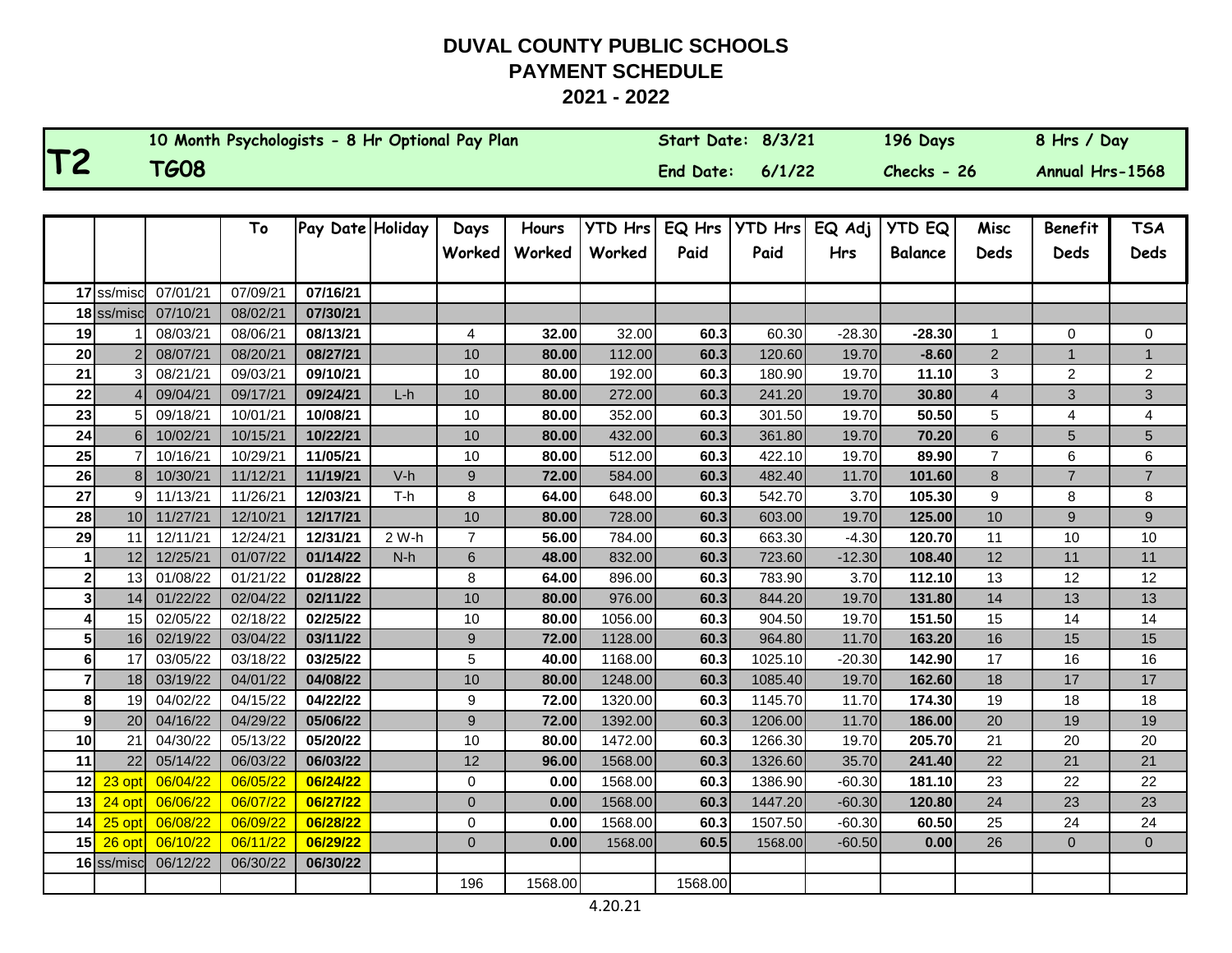|           | 10 Mo Civil Svc, Sch Safty Ofcrs & Ath Trnrs-8 Hr Opt Plan Start Date: 8/2/21 |                  |        | 206 Days    | 8 Hrs / Day       |
|-----------|-------------------------------------------------------------------------------|------------------|--------|-------------|-------------------|
| <b>B5</b> | CLO8, PFO8                                                                    | <b>End Date:</b> | 6/7/22 | Checks - 25 | Annual Hrs - 1648 |

|                |                | From     | To       | Pay Date Holiday |        | Days           | Hours       | <b>YTD Hrs</b> | EQ Hrs  | <b>YTD Hrs</b> | EQ Adj     |                | YTD EQ Misc Deds | <b>Benefit</b> | TSA Deds       |
|----------------|----------------|----------|----------|------------------|--------|----------------|-------------|----------------|---------|----------------|------------|----------------|------------------|----------------|----------------|
|                |                |          |          |                  |        | Worked         | Worked      | Worked         | Paid    | Paid           | <b>Hrs</b> | <b>Balance</b> |                  | Deds           |                |
|                |                |          |          |                  |        |                |             |                |         |                |            |                |                  |                |                |
|                | 16 ss/misc     | 07/01/21 | 07/09/21 | 07/16/21         |        |                |             |                |         |                |            |                |                  |                |                |
|                | 17 ss/misc     | 07/10/21 | 07/23/21 | 07/30/21         |        |                |             |                |         |                |            |                |                  |                |                |
| 18             |                | 07/24/21 | 08/06/21 | 08/13/21         |        | 5              | 40          | 40.00          | 40.00   | 40.00          | 0.00       | 0.00           | 1                | $\mathbf 0$    | 0              |
| 19             |                | 08/07/21 | 08/20/21 | 08/27/21         |        | 10             | 80          | 120.00         | 66.95   | 106.95         | 13.05      | 13.05          | $\overline{2}$   | $\overline{1}$ |                |
| 20             | 3              | 08/21/21 | 09/03/21 | 09/10/21         |        | 10             | 80          | 200.00         | 66.95   | 173.90         | 13.05      | 26.10          | $\mathfrak{Z}$   | $\overline{2}$ | $\overline{c}$ |
| 21             |                | 09/04/21 | 09/17/21 | 09/24/21         | $L-h$  | 10             | 80          | 280.00         | 66.95   | 240.85         | 13.05      | 39.15          | $\overline{4}$   | 3              | 3              |
| 22             | 5              | 09/18/21 | 10/01/21 | 10/08/21         |        | 10             | 80          | 360.00         | 66.95   | 307.80         | 13.05      | 52.20          | 5                | 4              | 4              |
| 23             | 6              | 10/02/21 | 10/15/21 | 10/22/21         |        | 10             | 80          | 440.00         | 66.95   | 374.75         | 13.05      | 65.25          | $\,$ 6 $\,$      | 5              | 5              |
| 24             | $\overline{7}$ | 10/16/21 | 10/29/21 | 11/05/21         |        | 10             | 80          | 520.00         | 66.95   | 441.70         | 13.05      | 78.30          | $\overline{7}$   | 6              | 6              |
| 25             | 8              | 10/30/21 | 11/12/21 | 11/19/21         | $V-h$  | 9              | 72          | 592.00         | 66.95   | 508.65         | 5.05       | 83.35          | 8                | $\overline{7}$ | $\overline{7}$ |
| 26             | 9              | 11/13/21 | 11/26/21 | 12/03/21         | $2T-h$ | 9              | 72          | 664.00         | 66.95   | 575.60         | 5.05       | 88.40          | 9                | 8              | 8              |
| 27             | 10             | 11/27/21 | 12/10/21 | 12/17/21         |        | 10             | 80          | 744.00         | 66.95   | 642.55         | 13.05      | 101.45         | 10               | 9              | 9              |
| 28             | 11             | 12/11/21 | 12/24/21 | 12/31/21         | W-h    | $\overline{7}$ | 56          | 800.00         | 66.95   | 709.50         | $-10.95$   | 90.50          | 11               | 10             | 10             |
|                | 12             | 12/25/21 | 01/07/22 | 01/14/22         | $N-h$  | 6              | 48          | 848.00         | 66.95   | 776.45         | $-18.95$   | 71.55          | 12               | 11             | 11             |
| 2              | 13             | 01/08/22 | 01/21/22 | 01/28/22         | K-h    | 9              | 72          | 920.00         | 66.95   | 843.40         | 5.05       | 76.60          | 13               | 12             | 12             |
| 3              | 14             | 01/22/22 | 02/04/22 | 02/11/22         |        | 10             | 80          | 1000.00        | 66.95   | 910.35         | 13.05      | 89.65          | 14               | 13             | 13             |
|                | 15             | 02/05/22 | 02/18/22 | 02/25/22         |        | 10             | 80          | 1080.00        | 66.95   | 977.30         | 13.05      | 102.70         | 15               | 14             | 14             |
| 5              | 16             | 02/19/22 | 03/04/22 | 03/11/22         |        | 10             | 80          | 1160.00        | 66.95   | 1044.25        | 13.05      | 115.75         | 16               | 15             | 15             |
| 6              | 17             | 03/05/22 | 03/18/22 | 03/25/22         |        | 5              | 40          | 1200.00        | 66.95   | 1111.20        | $-26.95$   | 88.80          | 17               | 16             | 16             |
| $\overline{7}$ | 18             | 03/19/22 | 04/01/22 | 04/08/22         |        | 10             | 80          | 1280.00        | 66.95   | 1178.15        | 13.05      | 101.85         | 18               | 17             | 17             |
| 8              | 19             | 04/02/22 | 04/15/22 | 04/22/22         | $S-h$  | 10             | 80          | 1360.00        | 66.95   | 1245.10        | 13.05      | 114.90         | 19               | 18             | 18             |
| 9 <sup>1</sup> | 20             | 04/16/22 | 04/29/22 | 05/06/22         |        | 9              | 72          | 1432.00        | 66.95   | 1312.05        | 5.05       | 119.95         | 20               | 19             | 19             |
| 10             | 21             | 04/30/22 | 05/13/22 | 05/20/22         |        | 10             | 80          | 1512.00        | 66.95   | 1379.00        | 13.05      | 133.00         | 21               | 20             | 20             |
| 11             | 22             | 05/14/22 | 06/09/22 | 06/03/22         | $M-h$  | 17             | 136         | 1648.00        | 66.95   | 1445.95        | 69.05      | 202.05         | 22               | 21             | 21             |
| 12             | 23 opt         | 06/10/22 | 06/11/22 | 06/24/22         |        | 0              | 0           | 1648.00        | 66.95   | 1512.90        | $-66.95$   | 135.10         | 23               | 22             | 22             |
| 13             | 24 opt         | 06/12/22 | 06/13/22 | 06/27/22         |        | $\overline{0}$ | $\mathbf 0$ | 1648.00        | 66.95   | 1579.85        | $-66.95$   | 68.15          | 24               | 23             | 23             |
| 14             | 25 opt         | 06/14/22 | 06/15/22 | 06/28/22         |        | 0              | $\mathbf 0$ | 1648.00        | 68.15   | 1648.00        | $-68.15$   | 0.00           | 25               | 24             | 24             |
|                | 15 ss/misc     | 06/16/22 | 06/30/22 | 06/30/22         |        |                |             |                |         |                |            |                |                  |                |                |
|                |                |          |          |                  |        | 206            | 1648.00     |                | 1648.00 |                |            |                |                  |                |                |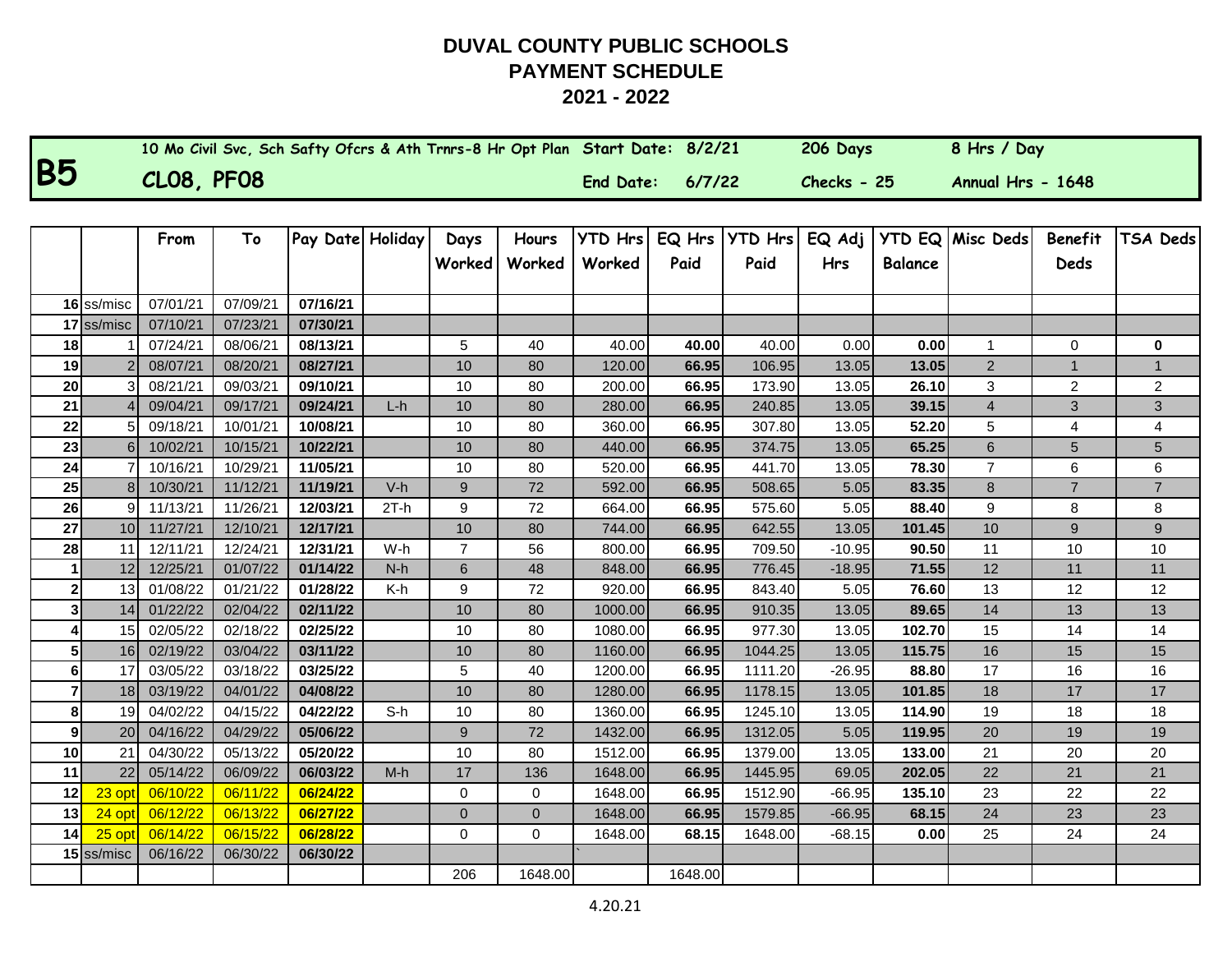|           | 10 Month Civil Service Clerical - 7 Hr Optional Pay Plan | Start Date: 8/2/21 |        | 206 Days      | 7 Hrs / Day       |
|-----------|----------------------------------------------------------|--------------------|--------|---------------|-------------------|
| <b>B5</b> | <b>CG07</b>                                              | End Date:          | 6/7/22 | $Checks - 25$ | Annual Hrs - 1442 |

|                  |                 | From     | To       | Pay Date Holiday |        | Days           | <b>Hours</b> | <b>YTD Hrs</b> | EQ Hrs  | <b>YTD Hrs</b> | EQ Adj     |                | <b>YTD EQ Misc Deds</b> | <b>Benefit</b> | TSA Deds       |
|------------------|-----------------|----------|----------|------------------|--------|----------------|--------------|----------------|---------|----------------|------------|----------------|-------------------------|----------------|----------------|
|                  |                 |          |          |                  |        | Worked         | Worked       | Worked         | Paid    | Paid           | <b>Hrs</b> | <b>Balance</b> |                         | <b>Deds</b>    |                |
|                  |                 |          |          |                  |        |                |              |                |         |                |            |                |                         |                |                |
|                  | 16 ss/misc      | 07/01/21 | 07/09/21 | 07/16/21         |        |                |              |                |         |                |            |                |                         |                |                |
|                  | 17 ss/misc      | 07/10/21 | 07/23/21 | 07/30/21         |        |                |              |                |         |                |            |                |                         |                |                |
| 18               |                 | 07/24/21 | 08/06/21 | 08/13/21         |        | 5              | 35.00        | 35.00          | 35.00   | 35.00          | 0.00       | 0.00           | $\mathbf{1}$            | $\mathbf{0}$   | 0              |
| 19               |                 | 08/07/21 | 08/20/21 | 08/27/21         |        | 10             | 70.00        | 105.00         | 58.60   | 93.60          | 11.40      | 11.40          | $\overline{2}$          | $\mathbf{1}$   | 1              |
| 20               | 3               | 08/21/21 | 09/03/21 | 09/10/21         |        | 10             | 70.00        | 175.00         | 58.60   | 152.20         | 11.40      | 22.80          | 3                       | $\overline{2}$ | $\overline{2}$ |
| 21               |                 | 09/04/21 | 09/17/21 | 09/24/21         | $L-h$  | 10             | 70.00        | 245.00         | 58.60   | 210.80         | 11.40      | 34.20          | $\overline{\mathbf{4}}$ | 3              | 3              |
| 22               | 5               | 09/18/21 | 10/01/21 | 10/08/21         |        | 10             | 70.00        | 315.00         | 58.60   | 269.40         | 11.40      | 45.60          | 5                       | $\overline{4}$ | 4              |
| 23               | 6               | 10/02/21 | 10/15/21 | 10/22/21         |        | 10             | 70.00        | 385.00         | 58.60   | 328.00         | 11.40      | 57.00          | $\,$ 6 $\,$             | 5              | 5              |
| 24               | $\overline{7}$  | 10/16/21 | 10/29/21 | 11/05/21         |        | 10             | 70.00        | 455.00         | 58.60   | 386.60         | 11.40      | 68.40          | $\overline{7}$          | 6              | 6              |
| 25               | 8               | 10/30/21 | 11/12/21 | 11/19/21         | $V-h$  | 9              | 63.00        | 518.00         | 58.60   | 445.20         | 4.40       | 72.80          | 8                       | $\overline{7}$ | $\overline{7}$ |
| 26               | 9               | 11/13/21 | 11/26/21 | 12/03/21         | $2T-h$ | 9              | 63.00        | 581.00         | 58.60   | 503.80         | 4.40       | 77.20          | 9                       | 8              | 8              |
| 27               | 10 <sup>1</sup> | 11/27/21 | 12/10/21 | 12/17/21         |        | 10             | 70.00        | 651.00         | 58.60   | 562.40         | 11.40      | 88.60          | 10                      | 9              | 9              |
| 28               | 11              | 12/11/21 | 12/24/21 | 12/31/21         | W-h    | $\overline{7}$ | 49.00        | 700.00         | 58.60   | 621.00         | $-9.60$    | 79.00          | 11                      | 10             | 10             |
|                  | 12              | 12/25/21 | 01/07/22 | 01/14/22         | $N-h$  | $\,6$          | 42.00        | 742.00         | 58.60   | 679.60         | $-16.60$   | 62.40          | 12                      | 11             | 11             |
| $\mathbf{2}$     | 13 <sup>1</sup> | 01/08/22 | 01/21/22 | 01/28/22         | K-h    | 9              | 63.00        | 805.00         | 58.60   | 738.20         | 4.40       | 66.80          | 13                      | 12             | 12             |
| 3                | 14              | 01/22/22 | 02/04/22 | 02/11/22         |        | 10             | 70.00        | 875.00         | 58.60   | 796.80         | 11.40      | 78.20          | 14                      | 13             | 13             |
|                  | 15 <sup>1</sup> | 02/05/22 | 02/18/22 | 02/25/22         |        | 10             | 70.00        | 945.00         | 58.60   | 855.40         | 11.40      | 89.60          | 15                      | 14             | 14             |
| 5                | 16              | 02/19/22 | 03/04/22 | 03/11/22         |        | 10             | 70.00        | 1015.00        | 58.60   | 914.00         | 11.40      | 101.00         | 16                      | 15             | 15             |
| $6 \overline{6}$ | 17              | 03/05/22 | 03/18/22 | 03/25/22         |        | 5              | 35.00        | 1050.00        | 58.60   | 972.60         | $-23.60$   | 77.40          | 17                      | 16             | 16             |
|                  | 18              | 03/19/22 | 04/01/22 | 04/08/22         |        | 10             | 70.00        | 1120.00        | 58.60   | 1031.20        | 11.40      | 88.80          | 18                      | 17             | 17             |
| 8                | 19              | 04/02/22 | 04/15/22 | 04/22/22         | $S-h$  | 10             | 70.00        | 1190.00        | 58.60   | 1089.80        | 11.40      | 100.20         | 19                      | 18             | 18             |
| $\mathbf{9}$     | 20              | 04/16/22 | 04/29/22 | 05/06/22         |        | $9\,$          | 63.00        | 1253.00        | 58.60   | 1148.40        | 4.40       | 104.60         | 20                      | 19             | 19             |
| 10               | 21              | 04/30/22 | 05/13/22 | 05/20/22         |        | 10             | 70.00        | 1323.00        | 58.60   | 1207.00        | 11.40      | 116.00         | 21                      | 20             | 20             |
| 11               | 22              | 05/14/22 | 06/09/22 | 06/03/22         | $M-h$  | 17             | 119.00       | 1442.00        | 58.60   | 1265.60        | 60.40      | 176.40         | 22                      | 21             | 21             |
| 12               | 23 opt          | 06/10/22 | 06/11/22 | 06/24/22         |        | $\mathbf 0$    | 0.00         | 1442.00        | 58.60   | 1324.20        | $-58.60$   | 117.80         | 23                      | 22             | 22             |
| 13               | 24 opt          | 06/12/22 | 06/13/22 | 06/27/22         |        | $\mathbf 0$    | 0.00         | 1442.00        | 58.60   | 1382.80        | $-58.60$   | 59.20          | 24                      | 23             | 23             |
| 14               | 25 opt          | 06/14/22 | 06/15/22 | 06/28/22         |        | 0              | 0.00         | 1442.00        | 59.20   | 1442.00        | $-59.20$   | 0.00           | 25                      | 24             | 24             |
|                  | 15 ss/misc      | 06/16/22 | 06/30/22 | 06/30/22         |        |                |              |                |         |                |            |                |                         |                |                |
|                  |                 |          |          |                  |        | 206            | 1442.00      |                | 1442.00 |                |            |                |                         |                |                |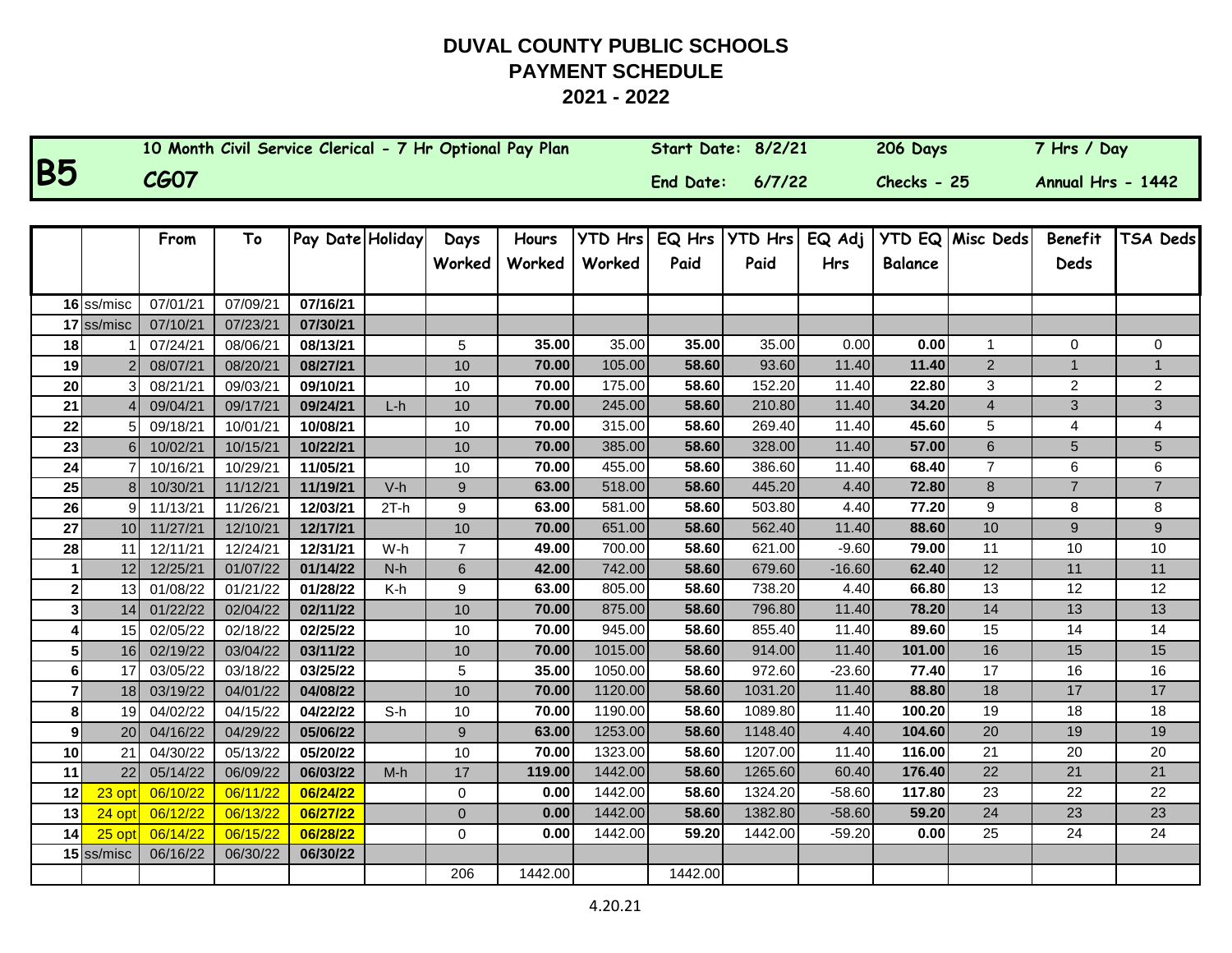|           | 10 Mo. Truancy Ofcrs - 8 Hr-Opt Pay Plan | Start Date: 8/6/21 | 192 Days      | 8 Hrs / Day          |
|-----------|------------------------------------------|--------------------|---------------|----------------------|
| <b>B5</b> | CT08                                     | End Date: 5/27/22  | $Checks - 25$ | <b>Annl Hrs-1536</b> |

|                |                 | From     | To       | Pay Date Holiday |        | Days             | Hours   | <b>YTD Hrs</b> | EQ Hrs  | <b>YTD Hrs</b> | EQ Adj     |                | <b>YTD EQ Misc Deds</b> | <b>Benefit</b> | <b>TSA Deds</b> |
|----------------|-----------------|----------|----------|------------------|--------|------------------|---------|----------------|---------|----------------|------------|----------------|-------------------------|----------------|-----------------|
|                |                 |          |          |                  |        | Worked           | Worked  | Worked         | Paid    | Paid           | <b>Hrs</b> | <b>Balance</b> |                         | Deds           |                 |
|                |                 |          |          |                  |        |                  |         |                |         |                |            |                |                         |                |                 |
|                | 16 ss/misc      | 07/01/21 | 07/09/21 | 07/16/21         |        |                  |         |                |         |                |            |                |                         |                |                 |
|                | 17 ss/misc      | 07/10/21 | 07/23/21 | 07/30/21         |        |                  |         |                |         |                |            |                |                         |                |                 |
| 18             |                 | 07/24/21 | 08/06/21 | 08/13/21         |        | $\mathbf{1}$     | 8.00    | 8.00           | 8.00    | 8.00           | 0.00       | 0.00           | $\mathbf{1}$            | 0              | 0               |
| 19             |                 | 08/07/21 | 08/20/21 | 08/27/21         |        | 10               | 80.00   | 88.00          | 63.65   | 71.65          | 16.35      | 16.35          | $\overline{2}$          | $\mathbf{1}$   | $\mathbf{1}$    |
| 20             |                 | 08/21/21 | 09/03/21 | 09/10/21         |        | 10               | 80.00   | 168.00         | 63.65   | 135.30         | 16.35      | 32.70          | 3                       | 2              | $\overline{c}$  |
| 21             |                 | 09/04/21 | 09/17/21 | 09/24/21         | $L-h$  | 10               | 80.00   | 248.00         | 63.65   | 198.95         | 16.35      | 49.05          | $\overline{4}$          | 3              | $\overline{3}$  |
| 22             |                 | 09/18/21 | 10/01/21 | 10/08/21         |        | 10               | 80.00   | 328.00         | 63.65   | 262.60         | 16.35      | 65.40          | 5                       | 4              | 4               |
| 23             | 6               | 10/02/21 | 10/15/21 | 10/22/21         |        | $\boldsymbol{9}$ | 72.00   | 400.00         | 63.65   | 326.25         | 8.35       | 73.75          | $\,$ 6 $\,$             | 5              | 5               |
| 24             |                 | 10/16/21 | 10/29/21 | 11/05/21         |        | 10               | 80.00   | 480.00         | 63.65   | 389.90         | 16.35      | 90.10          | $\overline{7}$          | 6              | 6               |
| 25             | 8 <sup>1</sup>  | 10/30/21 | 11/12/21 | 11/19/21         | $V-h$  | 9                | 72.00   | 552.00         | 63.65   | 453.55         | 8.35       | 98.45          | 8                       | $\overline{7}$ | $\overline{7}$  |
| 26             |                 | 11/13/21 | 11/26/21 | 12/03/21         | $2T-h$ | 9                | 72.00   | 624.00         | 63.65   | 517.20         | 8.35       | 106.80         | 9                       | 8              | 8               |
| 27             | 10 <sup>1</sup> | 11/27/21 | 12/10/21 | 12/17/21         |        | 10               | 80.00   | 704.00         | 63.65   | 580.85         | 16.35      | 123.15         | 10                      | 9              | 9               |
| 28             | 11              | 12/11/21 | 12/24/21 | 12/31/21         | $2W-h$ | $\overline{7}$   | 56.00   | 760.00         | 63.65   | 644.50         | $-7.65$    | 115.50         | 11                      | 10             | 10              |
|                | 12              | 12/25/21 | 01/07/22 | 01/14/22         | $N-h$  | 5                | 40.00   | 800.00         | 63.65   | 708.15         | $-23.65$   | 91.85          | 12                      | 11             | 11              |
| 2              | 13              | 01/08/22 | 01/21/22 | 01/28/22         | K-h    | 9                | 72.00   | 872.00         | 63.65   | 771.80         | 8.35       | 100.20         | 13                      | 12             | 12              |
| 3 <sup>l</sup> | 14              | 01/22/22 | 02/04/22 | 02/11/22         |        | 10               | 80.00   | 952.00         | 63.65   | 835.45         | 16.35      | 116.55         | 14                      | 13             | 13              |
|                | 15              | 02/05/22 | 02/18/22 | 02/25/22         |        | 10               | 80.00   | 1032.00        | 63.65   | 899.10         | 16.35      | 132.90         | 15                      | 14             | 14              |
| 5 <sup>1</sup> | 16              | 02/19/22 | 03/04/22 | 03/11/22         | $P-h$  | 10               | 80.00   | 1112.00        | 63.65   | 962.75         | 16.35      | 149.25         | 16                      | 15             | 15              |
| 61             | 17              | 03/05/22 | 03/18/22 | 03/25/22         |        | 4                | 32.00   | 1144.00        | 63.65   | 1026.40        | $-31.65$   | 117.60         | 17                      | 16             | 16              |
| $\overline{7}$ | 18              | 03/19/22 | 04/01/22 | 04/08/22         |        | 10               | 80.00   | 1224.00        | 63.65   | 1090.05        | 16.35      | 133.95         | 18                      | 17             | 17              |
| 8              | 19              | 04/02/22 | 04/15/22 | 04/22/22         | S-h    | 10               | 80.00   | 1304.00        | 63.65   | 1153.70        | 16.35      | 150.30         | 19                      | 18             | 18              |
| 9              | 20              | 04/16/22 | 04/29/22 | 05/06/22         |        | 9                | 72.00   | 1376.00        | 63.65   | 1217.35        | 8.35       | 158.65         | 20                      | 19             | 19              |
| 10             | 21              | 04/30/22 | 05/13/22 | 05/20/22         |        | 10               | 80.00   | 1456.00        | 63.65   | 1281.00        | 16.35      | 175.00         | 21                      | 20             | 20              |
| 11             | 22              | 05/14/22 | 06/09/22 | 06/03/22         |        | 10               | 80.00   | 1536.00        | 63.65   | 1344.65        | 16.35      | 191.35         | 22                      | 21             | 21              |
| 12             | 23 opt          | 06/10/22 | 06/11/22 | 06/24/22         |        | $\mathbf 0$      | 0.00    | 1536.00        | 63.65   | 1408.30        | $-63.65$   | 127.70         | 23                      | 22             | 22              |
| 13             | 24 opt          | 06/12/22 | 06/13/22 | 06/27/22         |        | $\overline{0}$   | 0.00    | 1536.00        | 63.65   | 1471.95        | $-63.65$   | 64.05          | 24                      | 23             | 23              |
| 14             | 25 opt          | 06/14/22 | 06/15/22 | 06/28/22         |        | 0                | 0.00    | 1536.00        | 64.05   | 1536.00        | $-64.05$   | 0.00           | 25                      | 24             | 24              |
|                | $15$ ss/misc    | 06/16/22 | 06/30/22 | 06/30/22         |        |                  |         |                |         |                |            |                |                         |                |                 |
|                |                 |          |          |                  |        | 192              | 1536.00 |                | 1536.00 |                |            |                |                         |                |                 |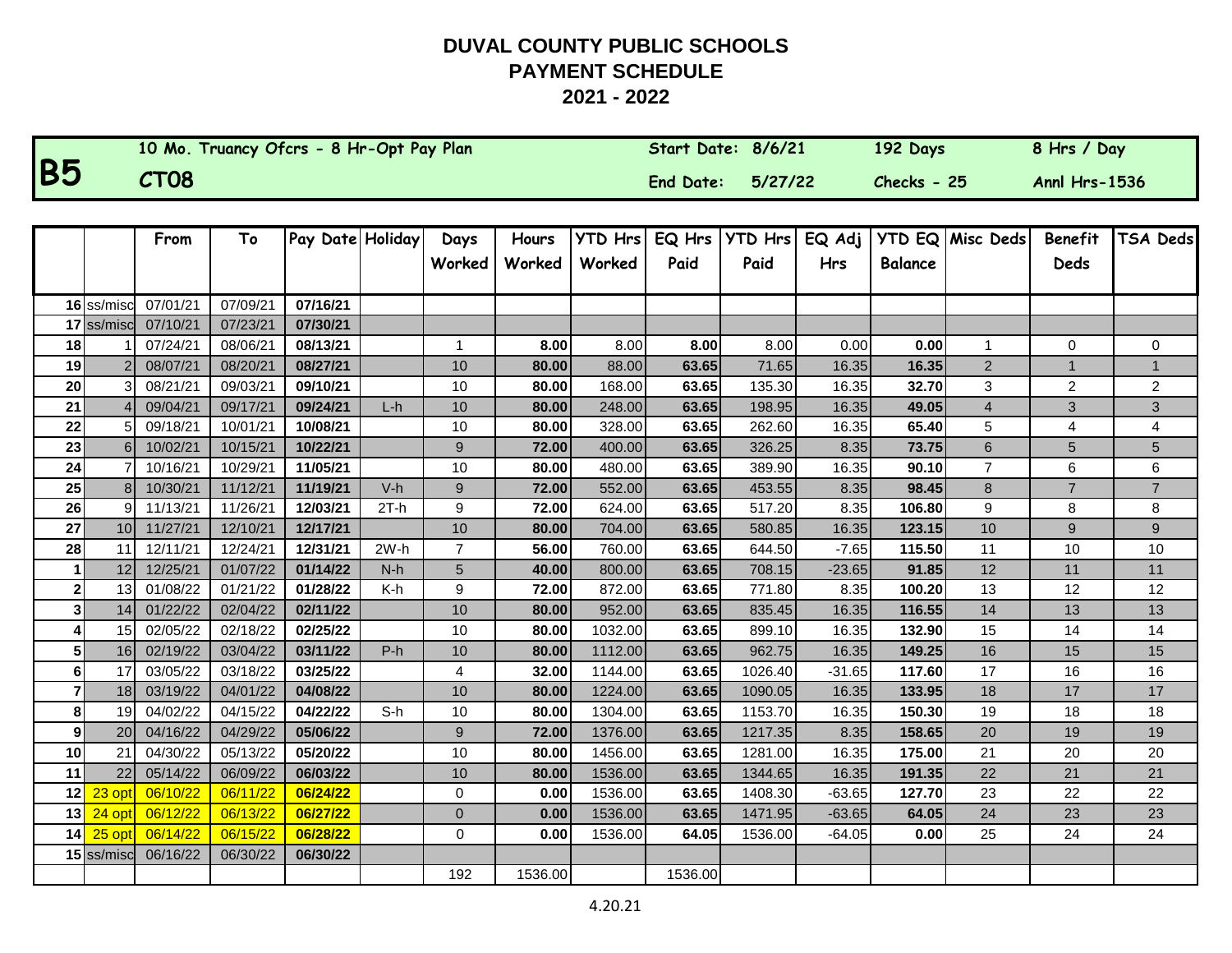#### **2021 - 2022**

|           | 10 Mo. Interpreter, Job Coaches - 7 Hr-Opt Pay Plan | Start Date: 8/6/21 |         | 192 Days      | 7 Hrs / Day          |
|-----------|-----------------------------------------------------|--------------------|---------|---------------|----------------------|
| <b>B5</b> | <b>CR07</b>                                         | End Date:          | 5/27/22 | $Checks - 25$ | <b>Anni Hrs-1344</b> |

|    |                 | From     | To       | Pay Date Holiday |        | Days             | Hours   | <b>YTD Hrs</b> | EQ Hrs  | <b>YTD Hrs</b> | EQ Adj     |                | <b>YTD EQ Misc Deds</b> | <b>Benefit</b> | TSA Deds       |
|----|-----------------|----------|----------|------------------|--------|------------------|---------|----------------|---------|----------------|------------|----------------|-------------------------|----------------|----------------|
|    |                 |          |          |                  |        | Worked           | Worked  | Worked         | Paid    | Paid           | <b>Hrs</b> | <b>Balance</b> |                         | Deds           |                |
|    |                 |          |          |                  |        |                  |         |                |         |                |            |                |                         |                |                |
|    | 16 ss/misc      | 07/01/21 | 07/09/21 | 07/16/21         |        |                  |         |                |         |                |            |                |                         |                |                |
|    | $17$ ss/misc    | 07/10/21 | 07/23/21 | 07/30/21         |        |                  |         |                |         |                |            |                |                         |                |                |
| 18 |                 | 07/24/21 | 08/06/21 | 08/13/21         |        | $\mathbf{1}$     | 7.00    | 7.00           | 7.00    | 7.00           | 0.00       | 0.00           | 1                       | 0              | 0              |
| 19 |                 | 08/07/21 | 08/20/21 | 08/27/21         |        | 10               | 70.00   | 77.00          | 55.70   | 62.70          | 14.30      | 14.30          | $\overline{2}$          | $\mathbf{1}$   | $\mathbf{1}$   |
| 20 |                 | 08/21/21 | 09/03/21 | 09/10/21         |        | 10               | 70.00   | 147.00         | 55.70   | 118.40         | 14.30      | 28.60          | 3                       | $\overline{2}$ | $\overline{2}$ |
| 21 |                 | 09/04/21 | 09/17/21 | 09/24/21         | $L-h$  | 10               | 70.00   | 217.00         | 55.70   | 174.10         | 14.30      | 42.90          | $\overline{4}$          | 3              | 3              |
| 22 |                 | 09/18/21 | 10/01/21 | 10/08/21         |        | 10               | 70.00   | 287.00         | 55.70   | 229.80         | 14.30      | 57.20          | 5                       | 4              | 4              |
| 23 | 6               | 10/02/21 | 10/15/21 | 10/22/21         |        | 9                | 63.00   | 350.00         | 55.70   | 285.50         | 7.30       | 64.50          | 6                       | 5              | 5              |
| 24 |                 | 10/16/21 | 10/29/21 | 11/05/21         |        | 10               | 70.00   | 420.00         | 55.70   | 341.20         | 14.30      | 78.80          | $\overline{7}$          | 6              | 6              |
| 25 | 8               | 10/30/21 | 11/12/21 | 11/19/21         | $V-h$  | 9                | 63.00   | 483.00         | 55.70   | 396.90         | 7.30       | 86.10          | 8                       | $\overline{7}$ | $\overline{7}$ |
| 26 | g               | 11/13/21 | 11/26/21 | 12/03/21         | $2T-h$ | 9                | 63.00   | 546.00         | 55.70   | 452.60         | 7.30       | 93.40          | 9                       | 8              | 8              |
| 27 | 10 <sup>1</sup> | 11/27/21 | 12/10/21 | 12/17/21         |        | 10               | 70.00   | 616.00         | 55.70   | 508.30         | 14.30      | 107.70         | 10                      | 9              | 9              |
| 28 | 11              | 12/11/21 | 12/24/21 | 12/31/21         | $2W-h$ | $\overline{7}$   | 49.00   | 665.00         | 55.70   | 564.00         | $-6.70$    | 101.00         | 11                      | 10             | 10             |
|    | 12              | 12/25/21 | 01/07/22 | 01/14/22         | $N-h$  | 5                | 35.00   | 700.00         | 55.70   | 619.70         | $-20.70$   | 80.30          | 12                      | 11             | 11             |
|    | 13              | 01/08/22 | 01/21/22 | 01/28/22         | K-h    | $\boldsymbol{9}$ | 63.00   | 763.00         | 55.70   | 675.40         | 7.30       | 87.60          | 13                      | 12             | 12             |
|    | 14              | 01/22/22 | 02/04/22 | 02/11/22         |        | 10               | 70.00   | 833.00         | 55.70   | 731.10         | 14.30      | 101.90         | 14                      | 13             | 13             |
|    | 15              | 02/05/22 | 02/18/22 | 02/25/22         |        | 10               | 70.00   | 903.00         | 55.70   | 786.80         | 14.30      | 116.20         | 15                      | 14             | 14             |
|    | 16              | 02/19/22 | 03/04/22 | 03/11/22         | $P-h$  | 10               | 70.00   | 973.00         | 55.70   | 842.50         | 14.30      | 130.50         | 16                      | 15             | 15             |
| 6  | 17              | 03/05/22 | 03/18/22 | 03/25/22         |        | 4                | 28.00   | 1001.00        | 55.70   | 898.20         | $-27.70$   | 102.80         | 17                      | 16             | 16             |
|    | 18              | 03/19/22 | 04/01/22 | 04/08/22         |        | 10               | 70.00   | 1071.00        | 55.70   | 953.90         | 14.30      | 117.10         | 18                      | 17             | 17             |
| 8  | 19              | 04/02/22 | 04/15/22 | 04/22/22         | $S-h$  | 10               | 70.00   | 1141.00        | 55.70   | 1009.60        | 14.30      | 131.40         | 19                      | 18             | 18             |
| 9  | 20              | 04/16/22 | 04/29/22 | 05/06/22         |        | $9$              | 63.00   | 1204.00        | 55.70   | 1065.30        | 7.30       | 138.70         | 20                      | 19             | 19             |
| 10 | 21              | 04/30/22 | 05/13/22 | 05/20/22         |        | 10               | 70.00   | 1274.00        | 55.70   | 1121.00        | 14.30      | 153.00         | 21                      | 20             | 20             |
| 11 | 22              | 05/14/22 | 06/09/22 | 06/03/22         |        | 10               | 70.00   | 1344.00        | 55.70   | 1176.70        | 14.30      | 167.30         | 22                      | 21             | 21             |
| 12 | $23$ opt        | 06/10/22 | 06/11/22 | 06/24/22         |        | 0                | 0.00    | 1344.00        | 55.70   | 1232.40        | $-55.70$   | 111.60         | 23                      | 22             | 22             |
| 13 | $24$ opt        | 06/12/22 | 06/13/22 | 06/27/22         |        | $\overline{0}$   | 0.00    | 1344.00        | 55.70   | 1288.10        | $-55.70$   | 55.90          | 24                      | 23             | 23             |
| 14 | 25 opt          | 06/14/22 | 06/15/22 | 06/28/22         |        | 0                | 0.00    | 1344.00        | 55.90   | 1344.00        | $-55.90$   | 0.00           | 25                      | 24             | 24             |
|    | $15$ ss/misc    | 06/16/22 | 06/30/22 | 06/30/22         |        |                  |         |                |         |                |            |                |                         |                |                |
|    |                 |          |          |                  |        | 192              | 1344.00 |                | 1344.00 |                |            |                |                         |                |                |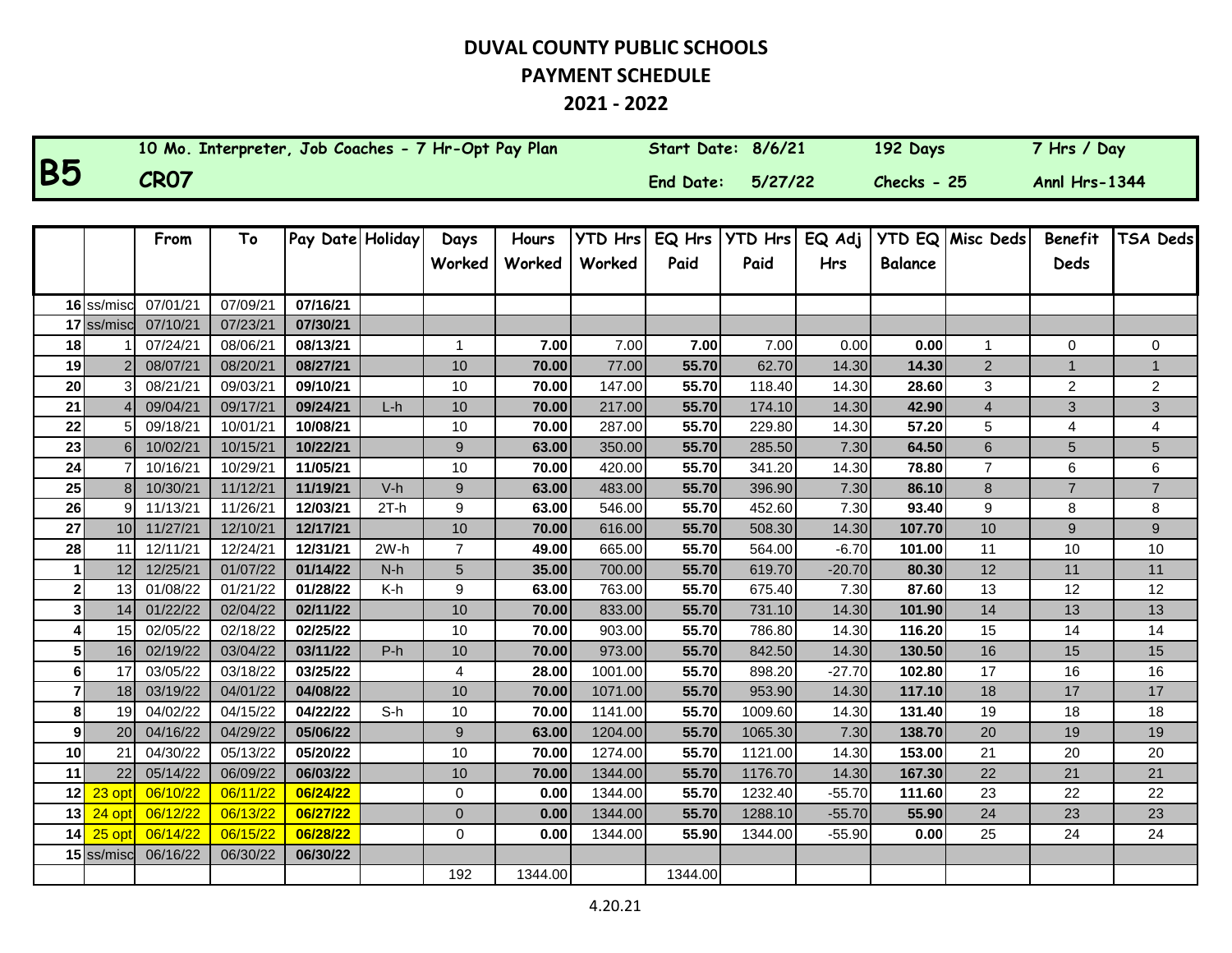|                |                            |                      |                      | 10 Month Nurses - 7 Hr-Opt Pay Plan |        |                         |                 |                          | Start Date: 8/5/21 |                        |                      | 194 Days       |                         | 7 Hrs / Day            |                |
|----------------|----------------------------|----------------------|----------------------|-------------------------------------|--------|-------------------------|-----------------|--------------------------|--------------------|------------------------|----------------------|----------------|-------------------------|------------------------|----------------|
| <b>B5</b>      |                            | <b>HT07</b>          |                      |                                     |        |                         |                 |                          | End Date:          | 5/31/22                |                      | Checks - 25    |                         | Annual Hrs - 1358      |                |
|                |                            |                      |                      |                                     |        |                         |                 |                          |                    |                        |                      |                |                         |                        |                |
|                |                            | From                 | To                   | Pay Date Holiday                    |        | Days<br>Worked          | Hours<br>Worked | <b>YTD Hrs</b><br>Worked | EQ Hrs<br>Paid     | <b>YTD Hrs</b><br>Paid | EQ Adj<br><b>Hrs</b> | <b>Balance</b> | YTD EQ Misc Deds        | <b>Benefit</b><br>Deds | TSA Deds       |
|                |                            |                      |                      |                                     |        |                         |                 |                          |                    |                        |                      |                |                         |                        |                |
|                | 16 ss/misc<br>$17$ ss/misc | 07/01/21<br>07/10/21 | 07/09/21<br>07/23/21 | 07/16/21<br>07/30/21                |        |                         |                 |                          |                    |                        |                      |                |                         |                        |                |
| 18             |                            | 07/24/21             | 08/06/21             | 08/13/21                            |        | $\overline{c}$          | 14.00           | 14.00                    | 14.00              | 14.00                  | 0.00                 | 0.00           | 1                       | $\Omega$               | 0              |
| 19             |                            | 08/07/21             | 08/20/21             | 08/27/21                            |        | 10                      | 70.00           | 84.00                    | 56.25              | 70.25                  | 13.75                | 13.75          | $\overline{2}$          | $\mathbf{1}$           | $\mathbf{1}$   |
| 20             |                            | 08/21/21             | 09/03/21             | 09/10/21                            |        | 10                      | 70.00           | 154.00                   | 56.25              | 126.50                 | 13.75                | 27.50          | 3                       | $\overline{2}$         | $\overline{c}$ |
| 21             |                            | 09/04/21             | 09/17/21             | 09/24/21                            | $L-h$  | $10$                    | 70.00           | 224.00                   | 56.25              | 182.75                 | 13.75                | 41.25          | $\overline{\mathbf{4}}$ | 3                      | 3              |
| 22             |                            | 09/18/21             | 10/01/21             | 10/08/21                            |        | 10                      | 70.00           | 294.00                   | 56.25              | 239.00                 | 13.75                | 55.00          | 5                       | $\overline{4}$         | 4              |
| 23             | 6                          | 10/02/21             | 10/15/21             | 10/22/21                            |        | $\boldsymbol{9}$        | 63.00           | 357.00                   | 56.25              | 295.25                 | 6.75                 | 61.75          | 6                       | 5                      | 5              |
| 24             |                            | 10/16/21             | 10/29/21             | 11/05/21                            |        | 10                      | 70.00           | 427.00                   | 56.25              | 351.50                 | 13.75                | 75.50          | $\overline{7}$          | 6                      | 6              |
| 25             | 8 <sup>1</sup>             | 10/30/21             | 11/12/21             | 11/19/21                            | $V-h$  | 9                       | 63.00           | 490.00                   | 56.25              | 407.75                 | 6.75                 | 82.25          | 8                       | $\overline{7}$         | $\overline{7}$ |
| 26             | 9I                         | 11/13/21             | 11/26/21             | 12/03/21                            | $2T-h$ | $\boldsymbol{9}$        | 63.00           | 553.00                   | 56.25              | 464.00                 | 6.75                 | 89.00          | 9                       | 8                      | 8              |
| 27             |                            | 10 11/27/21          | 12/10/21             | 12/17/21                            |        | 10                      | 70.00           | 623.00                   | 56.25              | 520.25                 | 13.75                | 102.75         | 10                      | 9                      | 9              |
| 28             | 11 <sup>1</sup>            | 12/11/21             | 12/24/21             | 12/31/21                            | $2W-h$ | $\overline{7}$          | 49.00           | 672.00                   | 56.25              | 576.50                 | $-7.25$              | 95.50          | 11                      | 10                     | $10$           |
|                | 12                         | 12/25/21             | 01/07/22             | 01/14/22                            | $N-h$  | 5                       | 35.00           | 707.00                   | 56.25              | 632.75                 | $-21.25$             | 74.25          | 12                      | 11                     | 11             |
| 2 <sup>1</sup> | 13                         | 01/08/22             | 01/21/22             | 01/28/22                            | K-h    | 9                       | 63.00           | 770.00                   | 56.25              | 689.00                 | 6.75                 | 81.00          | 13                      | 12                     | 12             |
| $\mathbf{3}$   | 14                         | 01/22/22             | 02/04/22             | 02/11/22                            |        | 10                      | 70.00           | 840.00                   | 56.25              | 745.25                 | 13.75                | 94.75          | 14                      | 13                     | 13             |
|                | 15                         | 02/05/22             | 02/18/22             | 02/25/22                            |        | 10                      | 70.00           | 910.00                   | 56.25              | 801.50                 | 13.75                | 108.50         | 15                      | 14                     | 14             |
| 5 <sup>1</sup> | 16 <sup>l</sup>            | 02/19/22             | 03/04/22             | 03/11/22                            |        | 9                       | 63.00           | 973.00                   | 56.25              | 857.75                 | 6.75                 | 115.25         | 16                      | 15                     | 15             |
| $6 \mid$       | 17                         | 03/05/22             | 03/18/22             | 03/25/22                            |        | $\overline{\mathbf{4}}$ | 28.00           | 1001.00                  | 56.25              | 914.00                 | $-28.25$             | 87.00          | 17                      | 16                     | 16             |
| $\overline{7}$ | 18 <sup>l</sup>            | 03/19/22             | 04/01/22             | 04/08/22                            |        | $10$                    | 70.00           | 1071.00                  | 56.25              | 970.25                 | 13.75                | 100.75         | 18                      | $17$                   | $17$           |
| 8              | 19 <sup>l</sup>            | 04/02/22             | 04/15/22             | 04/22/22                            | $S-h$  | 10                      | 70.00           | 1141.00                  | 56.25              | 1026.50                | 13.75                | 114.50         | 19                      | 18                     | 18             |
| 9              | 20                         | 04/16/22             | 04/29/22             | 05/06/22                            |        | 9                       | 63.00           | 1204.00                  | 56.25              | 1082.75                | 6.75                 | 121.25         | 20                      | 19                     | 19             |
| 10             | 21                         | 04/30/22             | 05/13/22             | 05/20/22                            |        | 10                      | 70.00           | 1274.00                  | 56.25              | 1139.00                | 13.75                | 135.00         | 21                      | 20                     | 20             |
| 11             | 22                         | 05/14/22             | 06/09/22             | 06/03/22                            | $M-h$  | 12                      | 84.00           | 1358.00                  | 56.25              | 1195.25                | 27.75                | 162.75         | 22                      | 21                     | 21             |
| 12             | 23 opt                     | 06/10/22             | 06/11/22             | 06/24/22                            |        | $\mathbf 0$             | 0.00            | 1358.00                  | 56.25              | 1251.50                | $-56.25$             | 106.50         | 23                      | 22                     | 22             |
| 13             | 24 opt                     | 06/12/22             | 06/13/22             | 06/27/22                            |        | $\mathbf 0$             | 0.00            | 1358.00                  | 56.25              | 1307.75                | $-56.25$             | 50.25          | 24                      | 23                     | 23             |
| 14             | $25$ opt                   | 06/14/22             | 06/15/22             | 06/28/22                            |        | 0                       | 0.00            | 1358.00                  | 50.25              | 1358.00                | $-50.25$             | 0.00           | 25                      | 24                     | 24             |
|                | $15$ ss/misc               | 06/16/22             | 06/30/22             | 06/30/22                            |        |                         |                 |                          |                    |                        |                      |                |                         |                        |                |
|                |                            |                      |                      |                                     |        | 194                     | 1358.00         |                          | 1358.00            |                        |                      |                |                         |                        |                |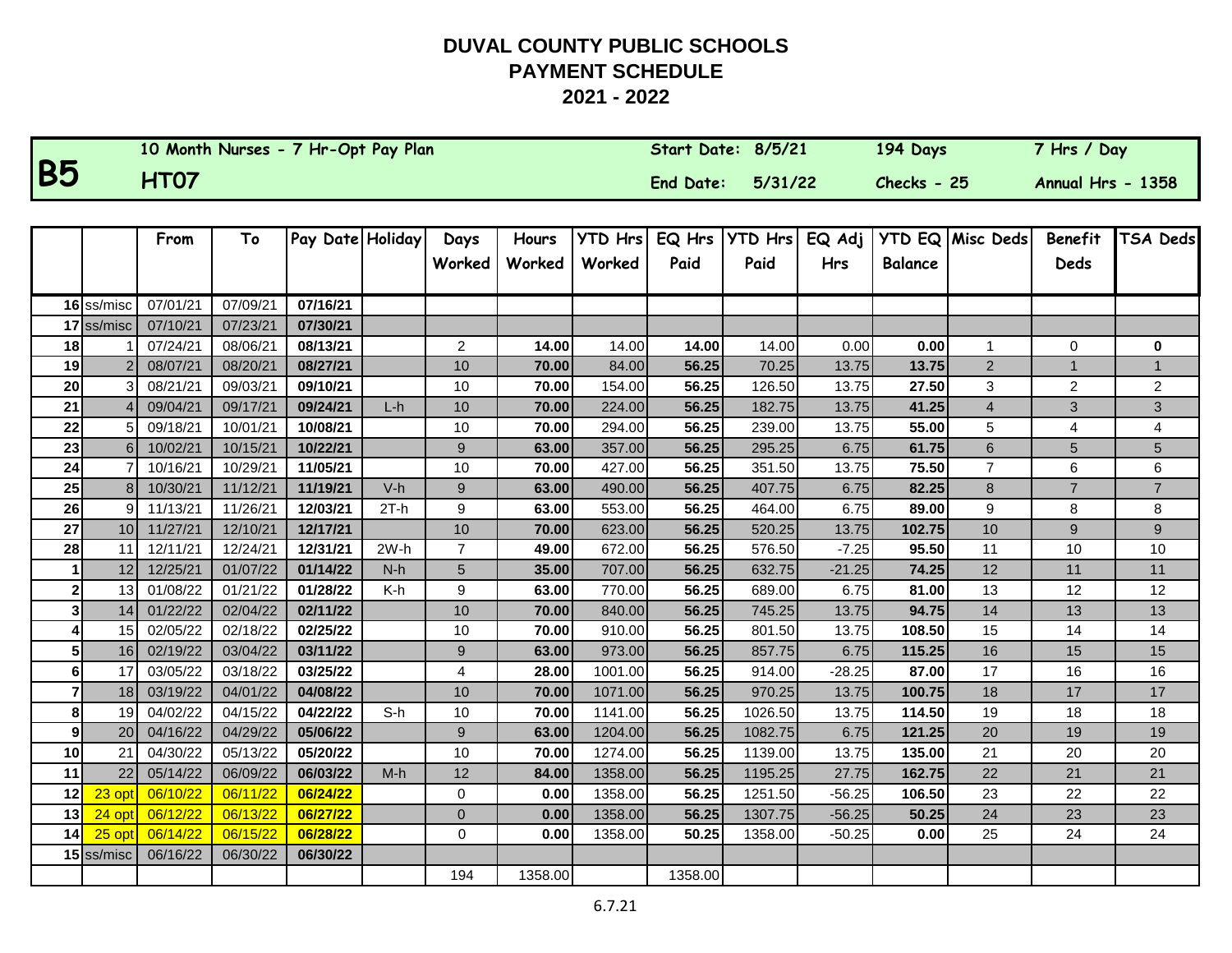|           | 10 Month Nurses - 8 Hr-Opt Pay Plan | Start Date: 8/5/21 |         | 194 Days      | 8 Hrs / Day       |
|-----------|-------------------------------------|--------------------|---------|---------------|-------------------|
| <b>B5</b> | <b>HT08</b>                         | <b>End Date:</b>   | 5/31/22 | $Checks - 25$ | Annual Hrs - 1552 |

|                |                 | From     | To       | Pay Date Holiday |        | Days             | Hours   | <b>YTD Hrs</b> | EQ Hrs  | <b>YTD Hrs</b> | EQ Adj     |                | YTD EQ Misc Deds | <b>Benefit</b> | TSA Deds       |
|----------------|-----------------|----------|----------|------------------|--------|------------------|---------|----------------|---------|----------------|------------|----------------|------------------|----------------|----------------|
|                |                 |          |          |                  |        | Worked           | Worked  | Worked         | Paid    | Paid           | <b>Hrs</b> | <b>Balance</b> |                  | Deds           |                |
|                |                 |          |          |                  |        |                  |         |                |         |                |            |                |                  |                |                |
|                | 16 ss/misc      | 07/01/21 | 07/09/21 | 07/16/21         |        |                  |         |                |         |                |            |                |                  |                |                |
|                | 17 ss/misc      | 07/10/21 | 07/23/21 | 07/30/21         |        |                  |         |                |         |                |            |                |                  |                |                |
| 18             |                 | 07/24/21 | 08/06/21 | 08/13/21         |        | $\overline{2}$   | 16.00   | 16.00          | 16.00   | 16.00          | 0.00       | 0.00           | 1                | $\mathbf 0$    | 0              |
| 19             |                 | 08/07/21 | 08/20/21 | 08/27/21         |        | 10               | 80.00   | 96.00          | 64.30   | 80.30          | 15.70      | 15.70          | $\overline{2}$   | $\mathbf{1}$   | $\mathbf{1}$   |
| 20             |                 | 08/21/21 | 09/03/21 | 09/10/21         |        | 10               | 80.00   | 176.00         | 64.30   | 144.60         | 15.70      | 31.40          | 3                | $\overline{2}$ | $\overline{a}$ |
| 21             |                 | 09/04/21 | 09/17/21 | 09/24/21         | $L-h$  | 10               | 80.00   | 256.00         | 64.30   | 208.90         | 15.70      | 47.10          | $\overline{4}$   | 3              | $\overline{3}$ |
| 22             | 5               | 09/18/21 | 10/01/21 | 10/08/21         |        | 10               | 80.00   | 336.00         | 64.30   | 273.20         | 15.70      | 62.80          | 5                | $\overline{4}$ | 4              |
| 23             | 6 <sup>1</sup>  | 10/02/21 | 10/15/21 | 10/22/21         |        | 9                | 72.00   | 408.00         | 64.30   | 337.50         | 7.70       | 70.50          | 6                | 5              | 5              |
| 24             |                 | 10/16/21 | 10/29/21 | 11/05/21         |        | 10               | 80.00   | 488.00         | 64.30   | 401.80         | 15.70      | 86.20          | $\overline{7}$   | $\,6$          | 6              |
| 25             | 8 <sub>l</sub>  | 10/30/21 | 11/12/21 | 11/19/21         | $V-h$  | 9                | 72.00   | 560.00         | 64.30   | 466.10         | 7.70       | 93.90          | 8                | $\overline{7}$ | $\overline{7}$ |
| 26             | 9               | 11/13/21 | 11/26/21 | 12/03/21         | $2T-h$ | 9                | 72.00   | 632.00         | 64.30   | 530.40         | 7.70       | 101.60         | 9                | 8              | 8              |
| 27             | 10 <sup>1</sup> | 11/27/21 | 12/10/21 | 12/17/21         |        | 10               | 80.00   | 712.00         | 64.30   | 594.70         | 15.70      | 117.30         | 10               | 9              | 9              |
| 28             | 11              | 12/11/21 | 12/24/21 | 12/31/21         | 2W-h   | $\overline{7}$   | 56.00   | 768.00         | 64.30   | 659.00         | $-8.30$    | 109.00         | 11               | 10             | 10             |
|                | 12              | 12/25/21 | 01/07/22 | 01/14/22         | $N-h$  | 5                | 40.00   | 808.00         | 64.30   | 723.30         | $-24.30$   | 84.70          | 12               | 11             | 11             |
| $\mathbf{2}$   | 13 <sup>1</sup> | 01/08/22 | 01/21/22 | 01/28/22         | K-h    | 9                | 72.00   | 880.00         | 64.30   | 787.60         | 7.70       | 92.40          | 13               | 12             | 12             |
| 3              | 14              | 01/22/22 | 02/04/22 | 02/11/22         |        | 10               | 80.00   | 960.00         | 64.30   | 851.90         | 15.70      | 108.10         | 14               | 13             | 13             |
| 4              | 15 <sup>1</sup> | 02/05/22 | 02/18/22 | 02/25/22         |        | 10               | 80.00   | 1040.00        | 64.30   | 916.20         | 15.70      | 123.80         | 15               | 14             | 14             |
| 5              | 16 <sup>1</sup> | 02/19/22 | 03/04/22 | 03/11/22         |        | $\boldsymbol{9}$ | 72.00   | 1112.00        | 64.30   | 980.50         | 7.70       | 131.50         | 16               | 15             | 15             |
| 6              | 17              | 03/05/22 | 03/18/22 | 03/25/22         |        | 4                | 32.00   | 1144.00        | 64.30   | 1044.80        | $-32.30$   | 99.20          | 17               | 16             | 16             |
| $\overline{7}$ | 18 <sup>1</sup> | 03/19/22 | 04/01/22 | 04/08/22         |        | 10               | 80.00   | 1224.00        | 64.30   | 1109.10        | 15.70      | 114.90         | 18               | 17             | 17             |
| 8              | 19              | 04/02/22 | 04/15/22 | 04/22/22         | $S-h$  | 10               | 80.00   | 1304.00        | 64.30   | 1173.40        | 15.70      | 130.60         | 19               | 18             | 18             |
| 9              | 20              | 04/16/22 | 04/29/22 | 05/06/22         |        | 9                | 72.00   | 1376.00        | 64.30   | 1237.70        | 7.70       | 138.30         | 20               | 19             | 19             |
| 10             | 21              | 04/30/22 | 05/13/22 | 05/20/22         |        | 10               | 80.00   | 1456.00        | 64.30   | 1302.00        | 15.70      | 154.00         | 21               | 20             | 20             |
| 11             | 22              | 05/14/22 | 06/09/22 | 06/03/22         | $M-h$  | 12               | 96.00   | 1552.00        | 64.30   | 1366.30        | 31.70      | 185.70         | 22               | 21             | 21             |
| 12             | 23 opt          | 06/10/22 | 06/11/22 | 06/24/22         |        | $\mathbf 0$      | 0.00    | 1552.00        | 64.30   | 1430.60        | $-64.30$   | 121.40         | 23               | 22             | 22             |
| 13             | 24 opt          | 06/12/22 | 06/13/22 | 06/27/22         |        | $\mathbf{0}$     | 0.00    | 1552.00        | 64.30   | 1494.90        | $-64.30$   | 57.10          | 24               | 23             | 23             |
| 14             | $25$ opt        | 06/14/22 | 06/15/22 | 06/28/22         |        | 0                | 0.00    | 1552.00        | 57.10   | 1552.00        | $-57.10$   | 0.00           | 25               | 24             | 24             |
|                | 15 ss/misc      | 06/16/22 | 06/30/21 | 06/30/21         |        |                  |         |                |         |                |            |                |                  |                |                |
|                |                 |          |          |                  |        | 194              | 1552.00 |                | 1552.00 |                |            |                |                  |                |                |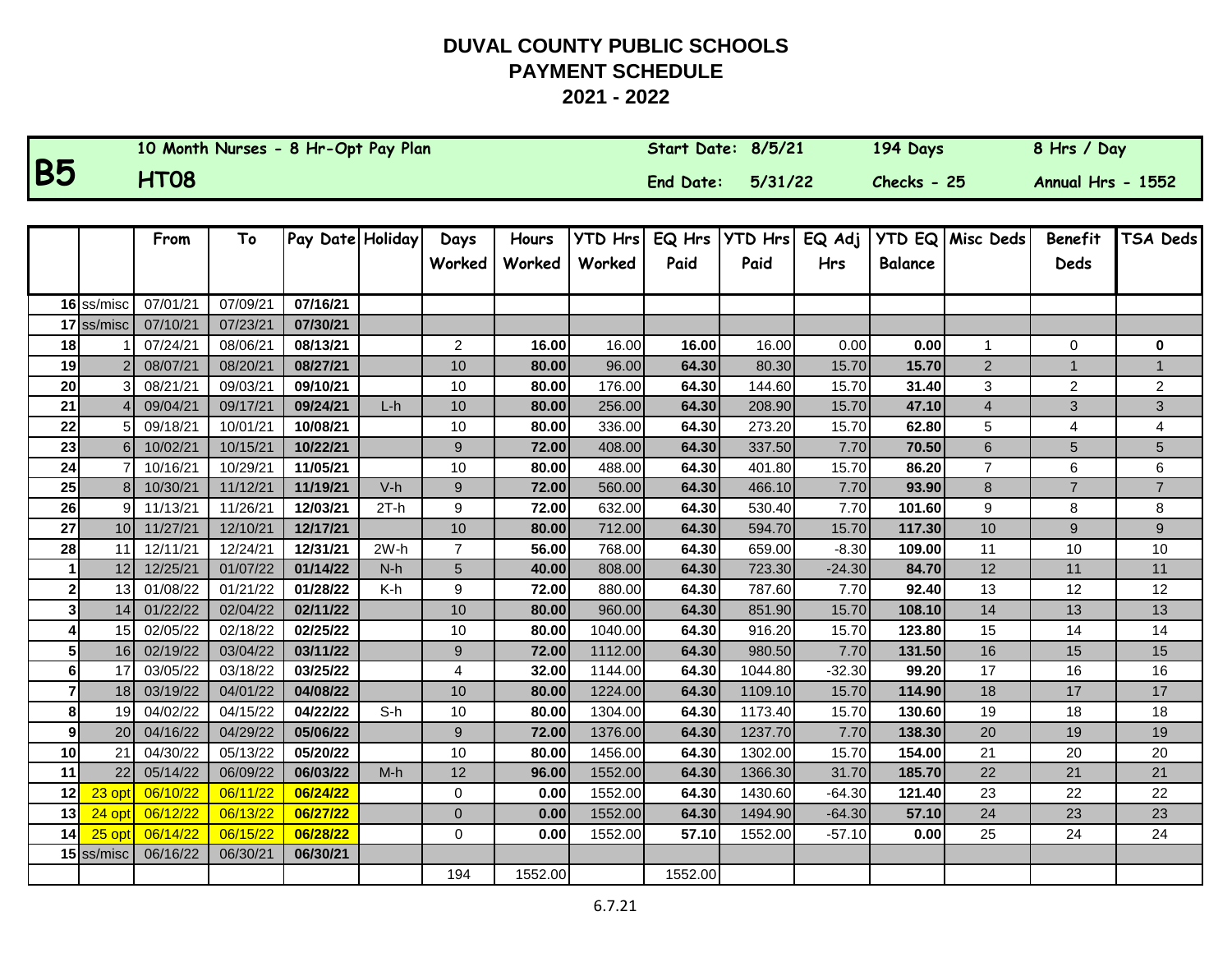|           | 10 Month Food Service Worker - 7 Hr - Opt Pay Plan | Start Date: 8/9/21 |         | 191 Days    | 7 Hrs / Day       |
|-----------|----------------------------------------------------|--------------------|---------|-------------|-------------------|
| <b>B5</b> | <b>FF07</b>                                        | End Date:          | 5/27/22 | Checks - 24 | Annual Hrs - 1337 |

|                |                 | From     | To       | Pay Date Holiday |        | Days             | Hours   | <b>YTD Hrs</b> | EQ Hrs  | <b>YTD Hrs</b> | EQ Adj   | <b>YTD EQ</b>  | Misc Deds        | Benefit        | <b>TSA Deds</b> |
|----------------|-----------------|----------|----------|------------------|--------|------------------|---------|----------------|---------|----------------|----------|----------------|------------------|----------------|-----------------|
|                |                 |          |          |                  |        | Worked           | Worked  | Worked         | Paid    | Paid           | Hrs      | <b>Balance</b> |                  | Deds           |                 |
|                |                 |          |          |                  |        |                  |         |                |         |                |          |                |                  |                |                 |
|                | 16 ss/misc      | 07/01/21 | 07/09/21 | 07/16/21         |        |                  |         |                |         |                |          |                |                  |                |                 |
|                | 17 ss/misc      | 07/10/21 | 07/23/21 | 07/30/21         |        |                  |         |                |         |                |          |                |                  |                |                 |
|                | $18$ misc       | 07/24/21 | 08/06/21 | 08/13/21         |        |                  |         |                |         |                |          |                |                  |                |                 |
| 19             |                 | 08/07/21 | 08/20/21 | 08/27/21         |        | 10               | 70.00   | 70.00          | 55.70   | 55.70          | 14.30    | 14.30          | $\mathbf{1}$     | $\mathbf{1}$   | $\mathbf{1}$    |
| 20             |                 | 08/21/21 | 09/03/21 | 09/10/21         |        | 10               | 70.00   | 140.00         | 55.70   | 111.40         | 14.30    | 28.60          | $\overline{c}$   | 2              | $\overline{c}$  |
| 21             |                 | 09/04/21 | 09/17/21 | 09/24/21         | $L-h$  | 10               | 70.00   | 210.00         | 55.70   | 167.10         | 14.30    | 42.90          | $\mathbf{3}$     | 3              | $\overline{3}$  |
| 22             |                 | 09/18/21 | 10/01/21 | 10/08/21         |        | 10               | 70.00   | 280.00         | 55.70   | 222.80         | 14.30    | 57.20          | $\overline{4}$   | 4              | $\overline{4}$  |
| 23             |                 | 10/02/21 | 10/15/21 | 10/22/21         |        | 9                | 63.00   | 343.00         | 55.70   | 278.50         | 7.30     | 64.50          | $\overline{5}$   | 5              | 5               |
| 24             | 6               | 10/16/21 | 10/29/21 | 11/05/21         |        | 10               | 70.00   | 413.00         | 55.70   | 334.20         | 14.30    | 78.80          | 6                | 6              | 6               |
| 25             |                 | 10/30/21 | 11/12/21 | 11/19/21         | $V-h$  | 9                | 63.00   | 476.00         | 55.70   | 389.90         | 7.30     | 86.10          | $\overline{7}$   | $\overline{7}$ | $\overline{7}$  |
| 26             | 8               | 11/13/21 | 11/26/21 | 12/03/21         | $2T-h$ | 9                | 63.00   | 539.00         | 55.70   | 445.60         | 7.30     | 93.40          | 8                | 8              | 8               |
| 27             | $\overline{Q}$  | 11/27/21 | 12/10/21 | 12/17/21         |        | 10               | 70.00   | 609.00         | 55.70   | 501.30         | 14.30    | 107.70         | $\boldsymbol{9}$ | 9              | 9               |
| 28             | 10 <sup>1</sup> | 12/11/21 | 12/24/21 | 12/31/21         | 2W-h   | $\overline{7}$   | 49.00   | 658.00         | 55.70   | 557.00         | $-6.70$  | 101.00         | 10               | 10             | $10$            |
|                | 11              | 12/25/21 | 01/07/22 | 01/14/22         | $N-h$  | 5                | 35.00   | 693.00         | 55.70   | 612.70         | $-20.70$ | 80.30          | 11               | 11             | 11              |
| $\mathbf{2}$   | 12              | 01/08/22 | 01/21/22 | 01/28/22         | K-h    | 9                | 63.00   | 756.00         | 55.70   | 668.40         | 7.30     | 87.60          | 12               | 12             | 12              |
| 3 <sup>1</sup> | 13              | 01/22/22 | 02/04/22 | 02/11/22         |        | 10               | 70.00   | 826.00         | 55.70   | 724.10         | 14.30    | 101.90         | 13               | 13             | 13              |
| 4              | 14              | 02/05/22 | 02/18/22 | 02/25/22         |        | 10               | 70.00   | 896.00         | 55.70   | 779.80         | 14.30    | 116.20         | 14               | 14             | 14              |
| 5 <sup>1</sup> | 15 <sup>1</sup> | 02/19/22 | 03/04/22 | 03/11/22         | $P-h$  | 10               | 70.00   | 966.00         | 55.70   | 835.50         | 14.30    | 130.50         | 15               | 15             | 15              |
| 6              | 16              | 03/05/22 | 03/18/22 | 03/25/22         |        | 4                | 28.00   | 994.00         | 55.70   | 891.20         | $-27.70$ | 102.80         | 16               | 16             | 16              |
|                | 17              | 03/19/22 | 04/01/22 | 04/08/22         |        | 10               | 70.00   | 1064.00        | 55.70   | 946.90         | 14.30    | 117.10         | 17               | 17             | 17              |
| 8              | 18              | 04/02/22 | 04/15/22 | 04/22/22         | $S-h$  | 10               | 70.00   | 1134.00        | 55.70   | 1002.60        | 14.30    | 131.40         | 18               | 18             | 18              |
| $\overline{9}$ | 19 <sup>l</sup> | 04/16/22 | 04/29/22 | 05/06/22         |        | $\boldsymbol{9}$ | 63.00   | 1197.00        | 55.70   | 1058.30        | 7.30     | 138.70         | 19               | 19             | 19              |
| 10             | 20              | 04/30/22 | 05/13/22 | 05/20/22         |        | 10               | 70.00   | 1267.00        | 55.70   | 1114.00        | 14.30    | 153.00         | 20               | 20             | 20              |
| 11             | 21              | 05/14/22 | 06/09/22 | 06/03/22         |        | 10               | 70.00   | 1337.00        | 55.70   | 1169.70        | 14.30    | 167.30         | 21               | 21             | 21              |
| 12             | $22$ opt        | 06/10/22 | 06/11/22 | 06/24/22         |        | 0                | 0.00    | 1337.00        | 55.70   | 1225.40        | $-55.70$ | 111.60         | 22               | 22             | 22              |
| 13             | 23 opt          | 06/12/22 | 06/13/22 | 06/27/22         |        | $\overline{0}$   | 0.00    | 1337.00        | 55.70   | 1281.10        | $-55.70$ | 55.90          | 23               | 23             | 23              |
| 14             | 24 opt          | 06/14/22 | 06/15/22 | 06/28/22         |        | $\mathbf 0$      | 0.00    | 1337.00        | 55.90   | 1337.00        | $-55.90$ | 0.00           | 24               | 24             | 24              |
|                | $15$ ss/misc    | 06/16/22 | 06/30/22 | 06/30/22         |        |                  |         |                |         |                |          |                |                  |                |                 |
|                |                 |          |          |                  |        | 191              | 1337.00 |                | 1337.00 |                |          |                |                  |                |                 |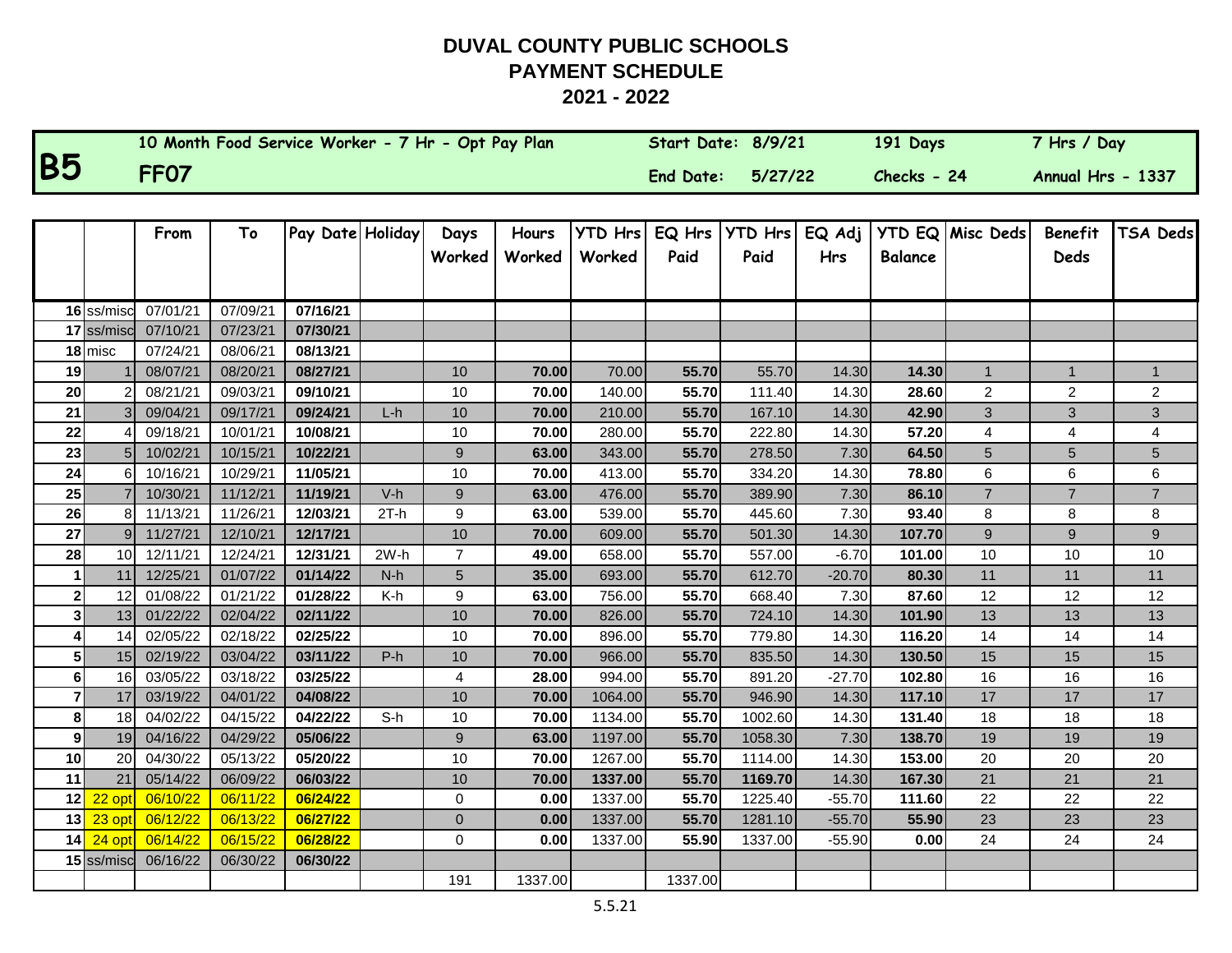|           | PARAPROFESSIONAL - Opt Pay Plan | Start Date: 8/3/21 | 191 Days      | 7 Hrs / Day       |
|-----------|---------------------------------|--------------------|---------------|-------------------|
| <b>B6</b> | <b>RD07</b>                     | End Date: 5/27/22  | $Checks - 25$ | Annual Hrs - 1337 |

|                |                 | From     | To       | Pay Date Holiday |        | Days             | Hours   | <b>YTD Hrs</b> | EQ Hrs  | YTD Hrs | EQ Adj     |                | YTD EQ Misc Deds | <b>Benefit</b> | TSA Deds       |
|----------------|-----------------|----------|----------|------------------|--------|------------------|---------|----------------|---------|---------|------------|----------------|------------------|----------------|----------------|
|                |                 |          |          |                  |        | Worked           | Worked  | Worked         | Paid    | Paid    | <b>Hrs</b> | <b>Balance</b> |                  | Deds           |                |
|                |                 |          |          |                  |        |                  |         |                |         |         |            |                |                  |                |                |
|                | 16 ss/misc      | 07/01/21 | 07/09/21 | 07/16/21         |        |                  |         |                |         |         |            |                |                  |                |                |
|                | 17 ss/misc      | 07/10/21 | 07/23/21 | 07/30/21         |        |                  |         |                |         |         |            |                |                  |                |                |
| 18             |                 | 07/24/21 | 08/06/21 | 08/13/21         |        | 4                | 28.00   | 28.00          | 28.00   | 28.00   | 0.00       | 0.00           | 1                | $\Omega$       | 0              |
| 19             |                 | 08/07/21 | 08/20/21 | 08/27/21         |        | 10               | 70.00   | 98.00          | 54.50   | 82.50   | 15.50      | 15.50          | $\overline{2}$   | $\mathbf{1}$   |                |
| 20             |                 | 08/21/21 | 09/03/21 | 09/10/21         |        | 10               | 70.00   | 168.00         | 54.50   | 137.00  | 15.50      | 31.00          | 3                | $\overline{c}$ | $\overline{a}$ |
| 21             |                 | 09/04/21 | 09/17/21 | 09/24/21         | $L-h$  | 10               | 70.00   | 238.00         | 54.50   | 191.50  | 15.50      | 46.50          | 4                | 3              | 3              |
| 22             | 51              | 09/18/21 | 10/01/21 | 10/08/21         |        | 10               | 70.00   | 308.00         | 54.50   | 246.00  | 15.50      | 62.00          | 5                | 4              | 4              |
| 23             | 6 <sup>1</sup>  | 10/02/21 | 10/15/21 | 10/22/21         |        | 9                | 63.00   | 371.00         | 54.50   | 300.50  | 8.50       | 70.50          | 6                | 5              | 5              |
| 24             | $\overline{7}$  | 10/16/21 | 10/29/21 | 11/05/21         |        | $10$             | 70.00   | 441.00         | 54.50   | 355.00  | 15.50      | 86.00          | $\overline{7}$   | 6              | 6              |
| 25             | 8 <sup>1</sup>  | 10/30/21 | 11/12/21 | 11/19/21         | $V-h$  | 9                | 63.00   | 504.00         | 54.50   | 409.50  | 8.50       | 94.50          | 8                | $\overline{7}$ | $\overline{7}$ |
| 26             | 9               | 11/13/21 | 11/26/21 | 12/03/21         | $1T-h$ | 8                | 56.00   | 560.00         | 54.50   | 464.00  | 1.50       | 96.00          | 9                | 8              | 8              |
| 27             | 10 <sup>1</sup> | 11/27/21 | 12/10/21 | 12/17/21         |        | 10               | 70.00   | 630.00         | 54.50   | 518.50  | 15.50      | 111.50         | 10               | 9              | 9              |
| 28             | 11              | 12/11/21 | 12/24/21 | 12/31/21         | $2W-h$ | $\overline{7}$   | 49.00   | 679.00         | 54.50   | 573.00  | $-5.50$    | 106.00         | 11               | 10             | 10             |
|                | 12              | 12/25/21 | 01/07/22 | 01/14/22         | $N-h$  | 5                | 35.00   | 714.00         | 54.50   | 627.50  | $-19.50$   | 86.50          | 12               | 11             | 11             |
| 2 <sub>1</sub> | 13              | 01/08/22 | 01/21/22 | 01/28/22         |        | 8                | 56.00   | 770.00         | 54.50   | 682.00  | 1.50       | 88.00          | 13               | 12             | 12             |
| 31             | 14              | 01/22/22 | 02/04/22 | 02/11/22         |        | 10               | 70.00   | 840.00         | 54.50   | 736.50  | 15.50      | 103.50         | 14               | 13             | 13             |
|                | 15 <sup>1</sup> | 02/05/22 | 02/18/22 | 02/25/22         |        | 10               | 70.00   | 910.00         | 54.50   | 791.00  | 15.50      | 119.00         | 15               | 14             | 14             |
| 5              | 16              | 02/19/22 | 03/04/22 | 03/11/22         |        | $\boldsymbol{9}$ | 63.00   | 973.00         | 54.50   | 845.50  | 8.50       | 127.50         | 16               | 15             | 15             |
| 6              | 17              | 03/05/22 | 03/18/22 | 03/25/22         |        | 4                | 28.00   | 1001.00        | 54.50   | 900.00  | $-26.50$   | 101.00         | 17               | 16             | 16             |
| $\mathbf{z}$   | 18              | 03/19/22 | 04/01/22 | 04/08/22         |        | 10               | 70.00   | 1071.00        | 54.50   | 954.50  | 15.50      | 116.50         | 18               | 17             | 17             |
| 8              | 19 <sup>l</sup> | 04/02/22 | 04/15/22 | 04/22/22         |        | 9                | 63.00   | 1134.00        | 54.50   | 1009.00 | 8.50       | 125.00         | 19               | 18             | 18             |
| 9              | <b>20</b>       | 04/16/22 | 04/29/22 | 05/06/22         |        | $9\,$            | 63.00   | 1197.00        | 54.50   | 1063.50 | 8.50       | 133.50         | 20               | 19             | 19             |
| 10             | 21              | 04/30/22 | 05/13/22 | 05/20/22         |        | 10               | 70.00   | 1267.00        | 54.50   | 1118.00 | 15.50      | 149.00         | 21               | 20             | 20             |
| 11             | 22              | 05/14/22 | 05/27/22 | 06/03/22         |        | 10               | 70.00   | 1337.00        | 54.50   | 1172.50 | 15.50      | 164.50         | 22               | 21             | 21             |
| 12             | 23 opt          | 05/28/22 | 05/29/22 | 06/24/22         |        | 0                | 0.00    | 1337.00        | 54.50   | 1227.00 | -54.50     | 110.00         | 23               | 22             | 22             |
| 13             | 24 opt          | 05/30/22 | 05/31/22 | 06/27/22         |        | $\pmb{0}$        | 0.00    | 1337.00        | 54.50   | 1281.50 | $-54.50$   | 55.50          | 24               | 23             | 23             |
| 14             | $25$ opt        | 06/01/22 | 06/02/22 | 06/28/22         |        | 0                | 0.00    | 1337.00        | 55.50   | 1337.00 | $-55.50$   | 0.00           | 25               | 24             | 24             |
|                | $15$ ss/misc    | 06/03/22 | 06/30/22 | 06/30/22         |        |                  |         |                |         |         |            |                |                  |                |                |
|                |                 |          |          |                  |        | 191              | 1337.00 |                | 1337.00 |         |            |                |                  |                |                |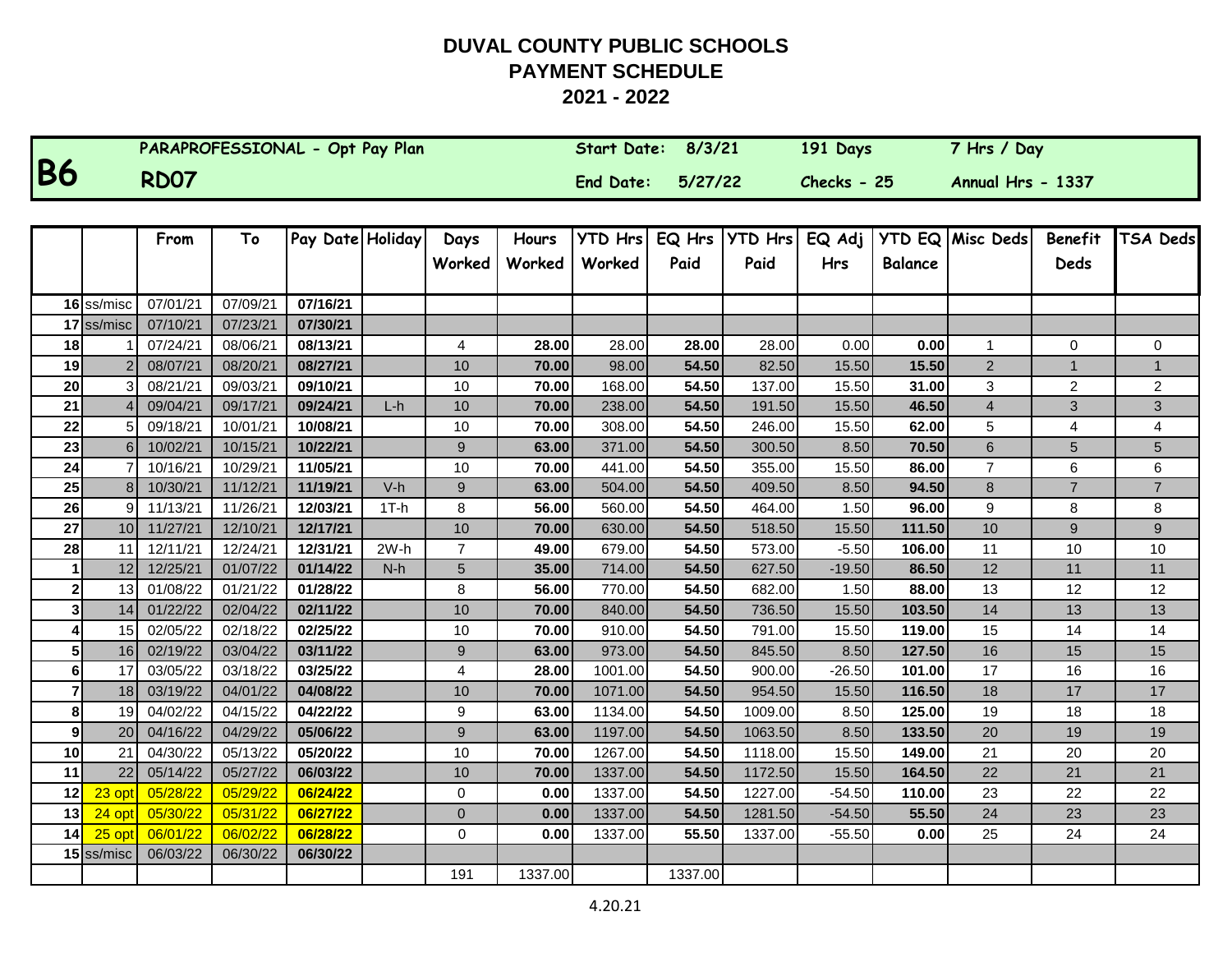|           | 11 Month Civil Service Clerical - 8 Hr Opt Pay Plan | <b>Start Date: 7/26/21</b> |         | 224 Days      | 8 Hrs / Day       |
|-----------|-----------------------------------------------------|----------------------------|---------|---------------|-------------------|
| <b>B7</b> | <b>CN18</b>                                         | End Date:                  | 6/24/22 | $Checks - 25$ | Annual Hrs - 1792 |

|                         |                 | From     | To       | Pay Date Holiday |        | Days             | Hours   | <b>YTD Hrs</b> | EQ Hrs  | <b>YTD Hrs</b> | EQ Adj     | <b>YTD EQ</b>  | Misc Deds               | <b>Benefit</b> | TSA Deds       |
|-------------------------|-----------------|----------|----------|------------------|--------|------------------|---------|----------------|---------|----------------|------------|----------------|-------------------------|----------------|----------------|
|                         |                 |          |          |                  |        | Worked           | Worked  | Worked         | Paid    | Paid           | <b>Hrs</b> | <b>Balance</b> |                         | Deds           |                |
|                         |                 |          |          |                  |        |                  |         |                |         |                |            |                |                         |                |                |
|                         | 15 ss/miso      | 07/01/21 | 07/09/21 | 07/16/21         |        |                  |         |                |         |                |            |                |                         |                |                |
|                         | 16 ss/misc      | 07/10/21 | 07/23/21 | 07/30/21         |        |                  |         |                |         |                |            |                |                         |                |                |
| 17                      |                 | 07/24/21 | 08/06/21 | 08/13/21         |        | 10               | 80.00   | 80.00          | 71.65   | 71.65          | 8.35       | 8.35           | 1                       | $\mathbf 1$    | 1              |
| 18                      |                 | 08/07/21 | 08/20/21 | 08/27/21         |        | 10               | 80.00   | 160.00         | 71.65   | 143.30         | 8.35       | 16.70          | $\overline{2}$          | $\overline{2}$ | $\overline{2}$ |
| 19                      |                 | 08/21/21 | 09/03/21 | 09/10/21         |        | 10               | 80.00   | 240.00         | 71.65   | 214.95         | 8.35       | 25.05          | 3                       | 3              | 3              |
| 20                      |                 | 09/04/21 | 09/17/21 | 09/24/21         | $L-h$  | 10               | 80.00   | 320.00         | 71.65   | 286.60         | 8.35       | 33.40          | $\overline{\mathbf{4}}$ | $\overline{4}$ | 4              |
| 21                      |                 | 09/18/21 | 10/01/21 | 10/08/21         |        | 10               | 80.00   | 400.00         | 71.65   | 358.25         | 8.35       | 41.75          | 5                       | 5              | 5              |
| 22                      | 61              | 10/02/21 | 10/15/21 | 10/22/21         |        | 10               | 80.00   | 480.00         | 71.65   | 429.90         | 8.35       | 50.10          | 6                       | 6              | 6              |
| 23                      |                 | 10/16/21 | 10/29/21 | 11/05/21         |        | 10               | 80.00   | 560.00         | 71.65   | 501.55         | 8.35       | 58.45          | $\overline{7}$          | $\overline{7}$ | $\overline{7}$ |
| 24                      | 8 <sup>1</sup>  | 10/30/21 | 11/12/21 | 11/19/21         | $V-h$  | $9\,$            | 72.00   | 632.00         | 71.65   | 573.20         | 0.35       | 58.80          | 8                       | 8              | 8              |
| 25                      |                 | 11/13/21 | 11/26/21 | 12/03/21         | $2T-h$ | 9                | 72.00   | 704.00         | 71.65   | 644.85         | 0.35       | 59.15          | 9                       | 9              | 9              |
| 26                      | 10 <sup>1</sup> | 11/27/21 | 12/10/21 | 12/17/21         |        | 10               | 80.00   | 784.00         | 71.65   | 716.50         | 8.35       | 67.50          | 10                      | 10             | 10             |
| 27                      | 11              | 12/11/21 | 12/24/21 | 12/31/21         | $2W-h$ | $\overline{7}$   | 56.00   | 840.00         | 71.65   | 788.15         | $-15.65$   | 51.85          | 11                      | 11             | 11             |
|                         | 12              | 12/25/21 | 01/07/22 | 01/14/22         | $N-h$  | $\,6$            | 48.00   | 888.00         | 71.65   | 859.80         | $-23.65$   | 28.20          | 12                      | 12             | 12             |
| $\mathbf{2}$            | 13              | 01/08/22 | 01/21/22 | 01/28/22         | K-h    | $\boldsymbol{9}$ | 72.00   | 960.00         | 71.65   | 931.45         | 0.35       | 28.55          | 13                      | 13             | 13             |
| $\overline{\mathbf{3}}$ | 14              | 01/22/22 | 02/04/22 | 02/11/22         |        | 10               | 80.00   | 1040.00        | 71.65   | 1003.10        | 8.35       | 36.90          | 14                      | 14             | 14             |
| 4                       | 15              | 02/05/22 | 02/18/22 | 02/25/22         |        | 10               | 80.00   | 1120.00        | 71.65   | 1074.75        | 8.35       | 45.25          | 15                      | 15             | 15             |
| 5 <sup>1</sup>          | 16              | 02/19/22 | 03/04/22 | 03/11/22         |        | 10               | 80.00   | 1200.00        | 71.65   | 1146.40        | 8.35       | 53.60          | 16                      | 16             | 16             |
| 6                       | 17              | 03/05/22 | 03/18/22 | 03/25/22         |        | 5                | 40.00   | 1240.00        | 71.65   | 1218.05        | $-31.65$   | 21.95          | 17                      | 17             | 17             |
| 7                       | 18              | 03/19/22 | 04/01/22 | 04/08/22         |        | 10               | 80.00   | 1320.00        | 71.65   | 1289.70        | 8.35       | 30.30          | 18                      | 18             | 18             |
| 8                       | 19              | 04/02/22 | 04/15/22 | 04/22/22         | $S-h$  | 10               | 80.00   | 1400.00        | 71.65   | 1361.35        | 8.35       | 38.65          | 19                      | 19             | 19             |
| 9                       | 20              | 04/16/22 | 04/29/22 | 05/06/22         |        | $\boldsymbol{9}$ | 72.00   | 1472.00        | 71.65   | 1433.00        | 0.35       | 39.00          | 20                      | 20             | 20             |
| 10 <sup>1</sup>         | 21              | 04/30/22 | 05/13/22 | 05/20/22         |        | 10               | 80.00   | 1552.00        | 71.65   | 1504.65        | 8.35       | 47.35          | 21                      | 21             | 21             |
| 11                      | 22              | 05/14/22 | 05/27/22 | 06/03/22         |        | 10               | 80.00   | 1632.00        | 71.65   | 1576.30        | 8.35       | 55.70          | 22                      | 22             | 22             |
| 12                      | 23              | 05/28/22 | 06/10/22 | 06/17/22         | M-h    | 10               | 80.00   | 1712.00        | 71.65   | 1647.95        | 8.35       | 64.05          | 23                      | 23             | 23             |
| 13                      | $24$ op         | 06/11/22 | 06/12/22 | 06/28/22         |        | $\mathbf{0}$     | 0.00    | 1712.00        | 71.65   | 1719.60        | $-71.65$   | $-7.60$        | 24                      | 24             | 24             |
| 14                      | 25              | 06/13/22 | 06/30/22 | 06/30/22         |        | 10               | 80.00   | 1792.00        | 72.40   | 1792.00        | 7.60       | 0.00           | 25                      | $\Omega$       | 0              |
|                         |                 |          |          |                  |        | 224              | 1792.00 |                | 1792.00 |                |            |                |                         |                |                |